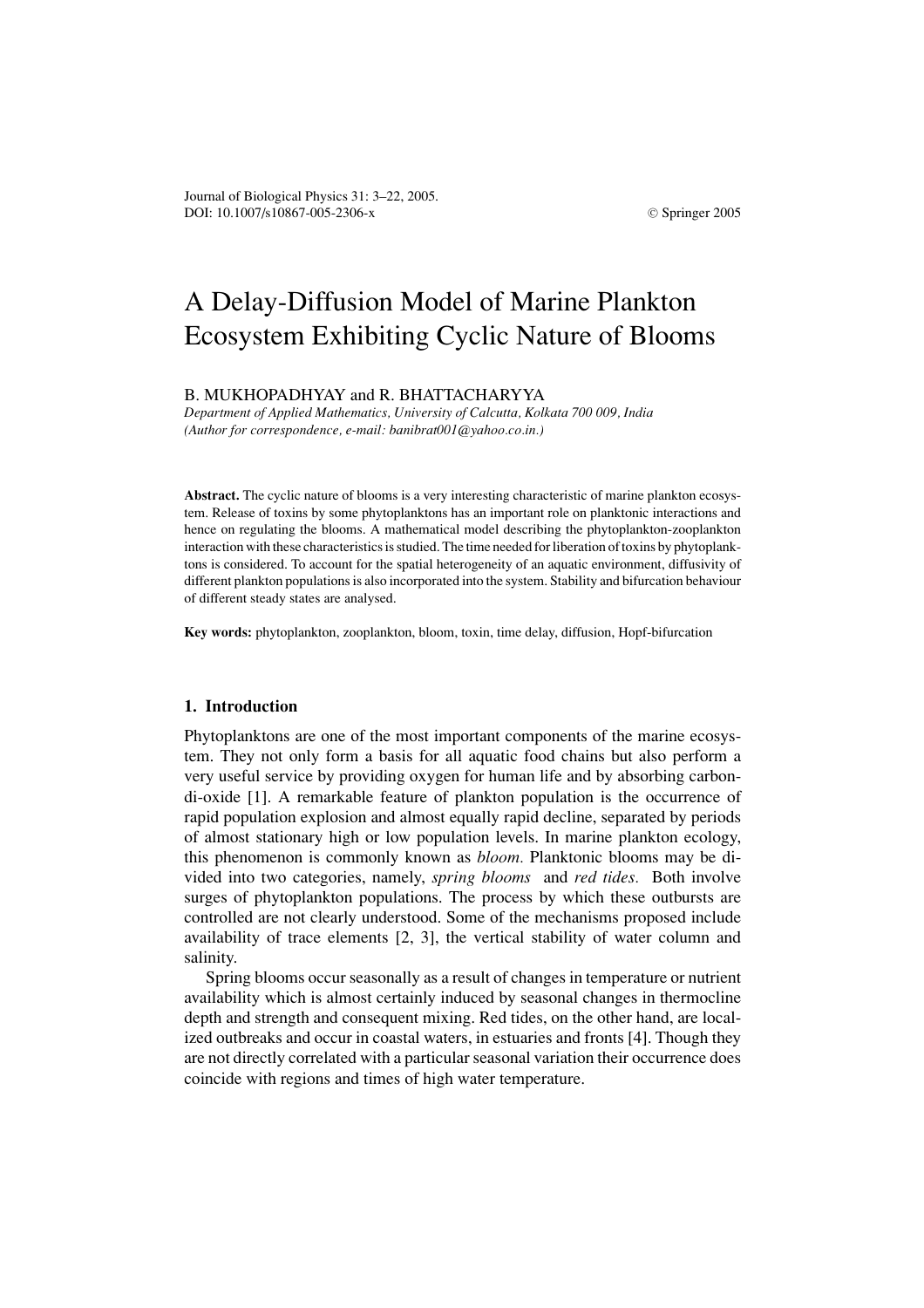Phytoplankton species which take part in bloom phenomenon are mainly of two types:

- (i) The diatoms and the blue-green algae which are very small plankton species capable of a very fast rate of reproduction.
- (ii) The dinoflagellates (e.g. *Chattonila, Gymnodinium* and *Protogonyaulax*) which are relatively large species with a significantly slower rate of reproduction. They are however able to swim actively to adjust their depth in water column and hence can take full advantage of the available light and nutrient conditions. These two groups adopt fundamentally different approaches to exploit their environment.

Blooms of blue-green algae are connected with a varied number of health problems ranging from skin irritation to liver damage depending upon the time and duration of exposure. Dinoflagellates secret large quantities of neurotoxins during red tides. These toxins can cause substantial mortality to fish. The poison absorbed by shell fish can cause paralysis and death in sea birds, marine mammals and humans [5]. The toxins produced by the dinoflagellate *Alexandrium tamarense* and the diatom *Pseudo-nitzschia australis* [6] are liberated into the sea water before they are eaten up and may well affect the zooplankton when they are in water. The fact that a considerable number of phytoplanktons (e.g. *Pseudonitzschia* sp, *Gambierdiscus toxicus, Prorocentrum* sp, *Coolia monotis, Amphidinium carterae, Alexandrium* sp, *Pfiesteria piscicida, Prymnesium patelliferum* etc.) are able to produce toxins had been established by the work of many researchers  $[7-10]$ .

The toxins produced by different phytoplankton species has a significant role in shaping the dynamical behaviour of marine plankton ecosystems [11–13]. The zooplankton population tries to avoid the areas where the concentration of phytoplankton is very large. The reason may be either dense concentration or the effect of toxic substances released by phytoplanktons. Buskey and Stockwell [14] have shown in their field study that macro- and meso-zooplankton populations are reduced during the blooms of *Chrysophyte Aureococcus anophagefferens.* A number of field studies [8, 15, 16] as well as laboratory experiments [17–19] have established that toxicity has a great impact on phytoplankton-zooplankton interaction dynamics.

Biological delay systems of one type or another have been considered by a number of authors [20–23]. These systems governed by integro-differential equations exhibit much more rich dynamics than ordinary differential systems. In the phytoplankton-zooplankton system considered above, the liberation of toxic substances by the phytoplankton species is not an instantaneous process but is mediated by some time delay. This phenomenon is supported by the observation that zooplankton mortality due to the toxic phytoplankton bloom occurs after some time lapse. The field study conducted by Chattopadhyay *et al*. [24] suggests that the abundance of *Paracalanus* (zooplankton) population reduces after some time lapse of the bloom of toxic phytoplankton *Noctiluea Scintillans.* This time delay can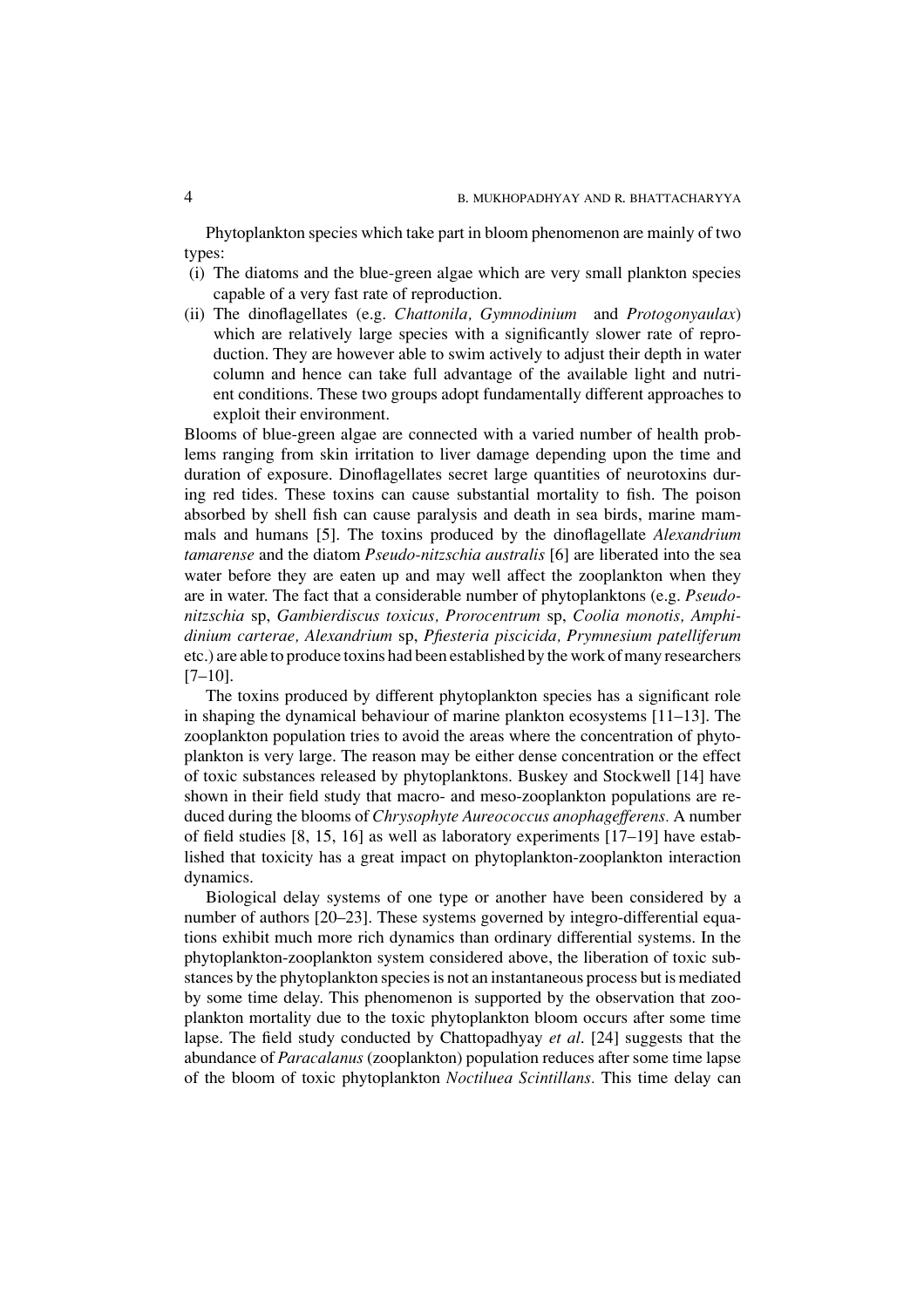be interpreted biologically as the time required for the phytoplankton species to mature before they can produce toxic substances.

In a marine environment, due to the presence of strong water current, the nutrient and the different plankton populations will move in the horizontal as well as vertical directions. Thus diffusion plays an important role in modeling aquatic ecosystem. Steele [25] and Sjoberge [26] studied the effect of diffusion on a planktonic model within the marine pelagic environment. Okubo [27] also studied a number of such ecosystems in different contexts.

The present study deals with a mathematical model describing the interaction of phytoplankton and zooplankton population in an aquatic environment. The toxic substances released by some phytoplankton species and their adverse effect on zooplankton is considered. In order to account for the time needed by the phytoplankton to mature after which they can release toxins, a distributed time delay is incorporated into the system. Moreover, due to the presence of water current in a marine environment, the effect of diffusion on different populations is considered. The stability and bifurcation behaviour of different steady states are analyzed. Expressions for some of the bifurcating solutions are also constructed.

### **2. Description of the Model**

The model, we present, describes the bloom phenomenon as a spatially heterogeneous system where the population evolve with space and time. The growth of the phytoplankton is assumed to follow a logistic law [28] with intrinsic growth rate  $\gamma$ and carrying capacity *k*.The predation functional response are assumed to follow the *law of mass action* which is the most fundamental form of predational response.

In most biological models, the diffusion considered is a Fickian diffusion where the population flux is proportional to the concentration gradient. This approach to diffusion assumes that the individuals of the population are performing an unbiased random walk. These assumptions translate into a partial differential equation for the population, essentially just the corresponding ordinary differential equation model with a Laplacian term added to the right hand side to represent the diffusion [28]. When diffusion is introduced into a mathematical model involving delays, the normal practice, following the above philosophy, is to add a diffusion term to the corresponding delay-differential equation model where the delay is discrete in nature. But of late, it has been recognized that there are some modeling difficulties with this simple approach. The difficulty arose from the fact that the phenomenon of diffusion and time delays, though associated with space and time respectively, are not independent of each other. So when time delays are introduced in a model involving diffusion to account for the population at a previous time, it must also be kept in mind that the individuals of the population have not been at the same point in space at previous times. Thus to account for the drift of individuals to their present position from all possible positions at previous times, the delay term has to involve a weighted spatial averaging over the whole of the infinite domain which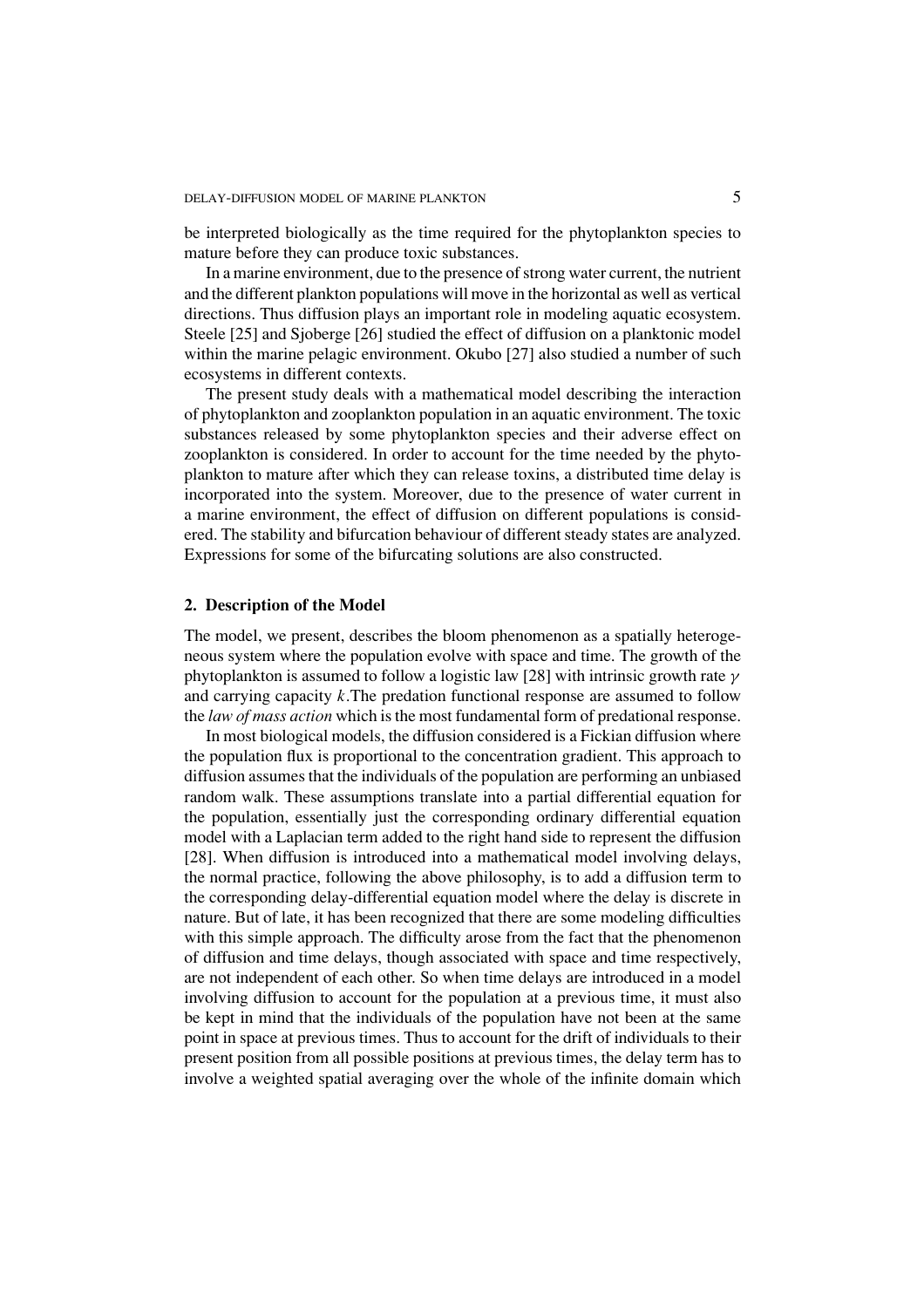can be mathematically realized by considering the delay to be of distributed nature. With these considerations, our model equations are

$$
\frac{\partial P}{\partial t} = \gamma P \left( 1 - \frac{P}{k} \right) - \alpha P Z + D \Delta P
$$
  
\n
$$
\frac{\partial Z}{\partial t} = \beta P Z - \mu Z - \theta Z F * P + \Delta Z
$$
 (1)

where  $(x, t) \in \mathbb{R}^n \times (0, \infty)$  and

$$
F * *P(\mathbf{x}, t) = \int_{\mathfrak{R}^n} \int_{-\infty}^t F(\mathbf{x} - \mathbf{y}, t - s) P(\mathbf{y}, s) \, ds \, dy \tag{2}
$$

Here *P* and *Z* represent the population densities of phytoplankton and zooplankton respectively. *D* is the constant diffusion coefficient of the phytoplankton and it is assumed that the diffusion of phytoplankton is much less than that of its predator zooplankton. The following assumptions are made on the kernel  $F(\mathbf{x}, t)$ .

- 1.  $F \in L^1(\mathbb{R}^n \times (0, \infty))$  and  $tF \in L^1(\mathbb{R}^n \times (0, \infty))$ . This assumption implies that the convolution  $F * P$  is spatio-temporal. The assumption of integrability on  $tF(\mathbf{x}, t)$  is needed for technical reasons.
- 2. *F* satisfies the condition  $F * *1 = 1$  that is

$$
\int_{\Re^n} \int_0^\infty F(\mathbf{x}, t) \, \mathrm{d}t \, \mathrm{d}\mathbf{x} = 1
$$

which implies that the uniform steady state solutions of the system are the same as that of the system without delay.

- 3. The kernel *F* defined by  $F = F(r, t)$  where  $r = |\mathbf{x}|$  quantifies the effect that  $P(\mathbf{y}, s)$  has on  $P(\mathbf{x}, t)$ ,  $(s \leq t)$ . It is assumed that the nonlocal effect depends only on the distance and not on the direction of **y** from **x**.
- 4.  $F \geq 0$  as *F* is a weighting function.

#### **3. Stability Analysis**

In this section, we perform the linear stability analysis of the system (1). The equilibrium points of the system are:

- 1. Trivial equilibrium point:  $E_T \equiv (0, 0)$
- 2. Axial equilibrium point:  $E_A \equiv (k, 0)$
- 3. Interior equilibrium point:  $E_I \equiv (P^*, Z^*)$  where

$$
P^* = \frac{\mu}{\beta - \theta} \quad \text{and} \quad Z^* = \frac{\gamma}{\alpha} \left( 1 - \frac{P^*}{k} \right)
$$

Now for the existence of the steady-state of coexistence  $E_I$ , we should have

$$
\beta - \theta > \frac{\mu}{k} \tag{3}
$$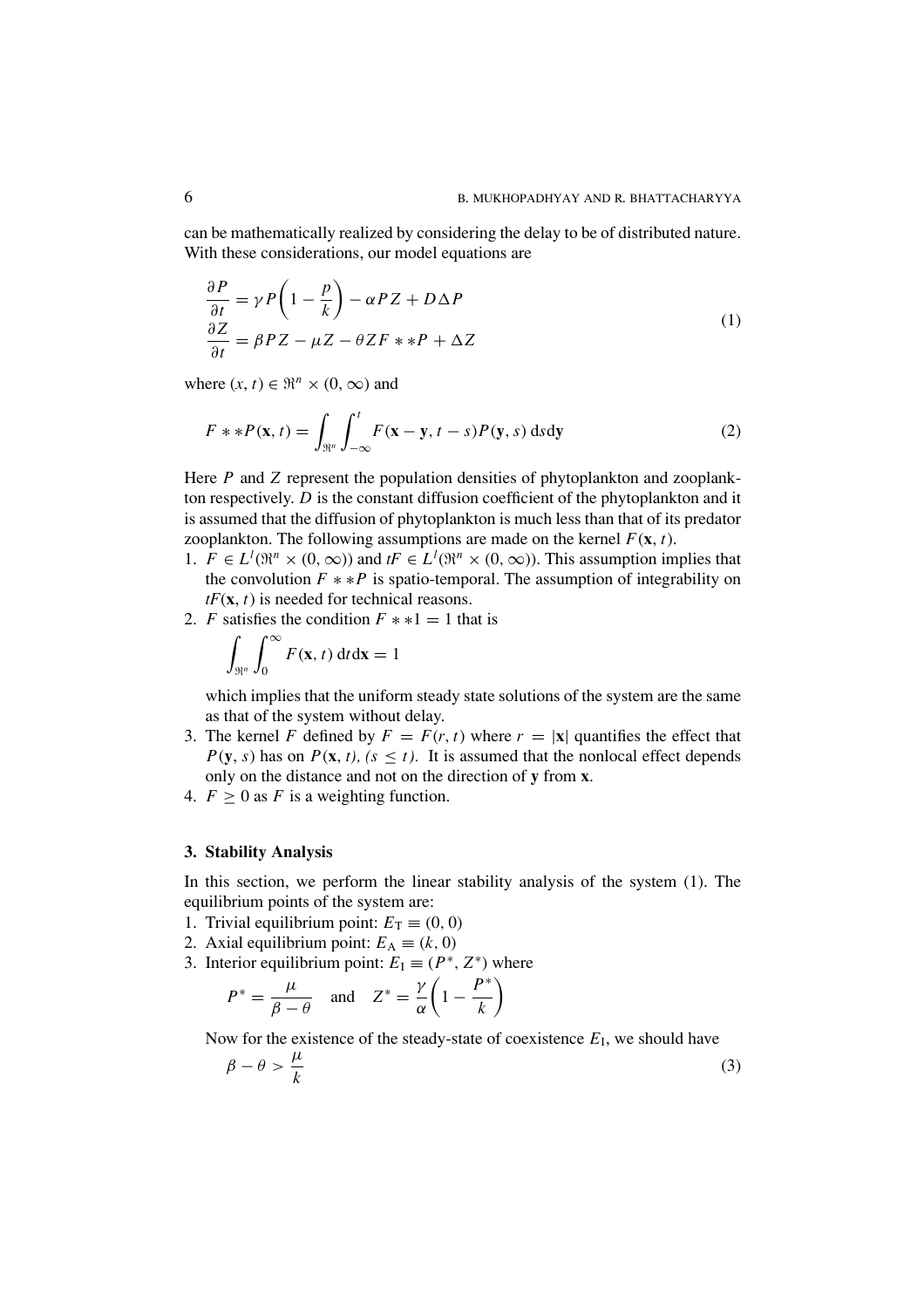First we analyze the stability to general perturbation of the trivial equilibrium point  $E_T$ . For this we have to consider the system

$$
\begin{aligned}\n\frac{\partial P}{\partial t} &= \gamma P + D\Delta P \\
\frac{\partial Z}{\partial t} &= -\mu Z + \Delta Z\n\end{aligned} \tag{4}
$$

The characteristic equation corresponding to system (4) shows that if  $q^2 < \gamma/D$ or  $q < \sqrt{\gamma/D}$ , the system will be linearly stable.

Next we investigate the stability of the axial equilibrium  $(k, 0)$ . For this we substitute  $P = k + \tilde{P}$  and  $Z = \tilde{Z}$ . With these substitutions we obtain from  $(1)$ 

$$
\frac{\partial \tilde{P}}{\partial t} = -\gamma \tilde{P} - \alpha k \tilde{Z} + D \Delta \tilde{P}
$$
  
\n
$$
\frac{\partial \tilde{Z}}{\partial t} = (\beta k - \mu) \tilde{Z} - \theta \tilde{Z} (F * * \tilde{P}) + \Delta \tilde{Z}
$$
\n(5)

As the convolution term in (5) involves values of *P* at all times previous to *t*, for a properly posed problem in  $\mathbb{R}^n \times (0, \infty)$  we need to provide initial data for all  $t \leq 0$ . We take  $P = k$  for  $t < 0$  (so that  $\tilde{P} = 0$  for all  $t < 0$ ) and  $P(\mathbf{x}, 0) = P_0(\mathbf{x}), Z(\mathbf{x}, 0) = Z_0(\mathbf{x})$ . With these assumptions we can apply Laplace Convolution Theorem on (5). Taking Laplace transformation of (5) we get,

$$
s\tilde{\bar{P}}(\mathbf{x},s) - \tilde{P}_0(\mathbf{x}) = \gamma \tilde{\bar{P}} - \alpha k \tilde{\bar{Z}} + D\Delta \tilde{\bar{P}}
$$
  

$$
s\tilde{\bar{Z}}(\mathbf{x},s) - \tilde{Z}_0(\mathbf{x}) = (\beta k - \mu)\tilde{Z} - \theta \int_{\Re^n} \bar{F}(\mathbf{x} - \mathbf{y},s)\tilde{\bar{P}}(\mathbf{y},s) \,d\mathbf{y} + \Delta \tilde{\bar{Z}}
$$
(6)

where bar denotes Laplace transform and the transform variable is given by *s*. In order to test linear stability to plane perturbations, let us take the initial conditions as

$$
P_0(\mathbf{x}) = 1 + \varepsilon P' e^{i\mathbf{q} \cdot \mathbf{x}}
$$
  
\n
$$
Z_0(\mathbf{x}) = \varepsilon Z' e^{i\mathbf{q} \cdot \mathbf{x}}
$$
\n(7)

where **q** is the wave vector. Also,

$$
\tilde{P}_0(\mathbf{x}) = \varepsilon P' e^{i\mathbf{q}\cdot\mathbf{x}} \n\tilde{Z}_0(\mathbf{x}) = \varepsilon Z' e^{i\mathbf{q}\cdot\mathbf{x}} \n\tag{8}
$$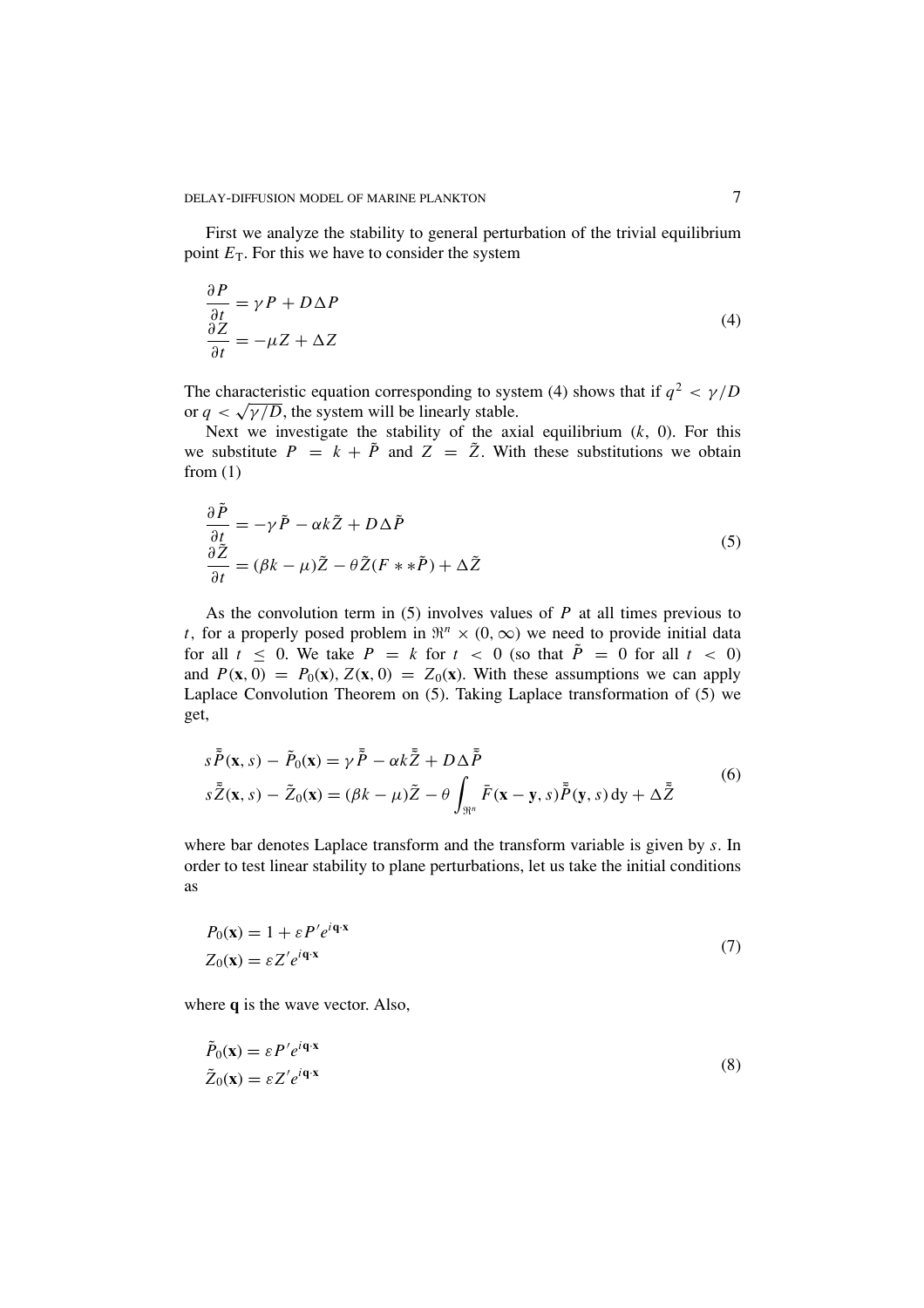Considering the solution of the transformed system in the form

$$
\begin{bmatrix} \bar{\tilde{P}}(\mathbf{x}, s) \\ \bar{\tilde{Z}}(\mathbf{x}, s) \end{bmatrix} = \begin{bmatrix} A(s) \\ B(s) \end{bmatrix} e^{i\mathbf{q} \cdot \mathbf{x}}
$$
\n(9)

we get

$$
\begin{bmatrix} s + \mu + Dq^2 & \alpha k \\ \theta \bar{H}(s, q^2) & s + (\mu - k\beta) + q^2 \end{bmatrix} \begin{bmatrix} A(s) \\ B(s) \end{bmatrix} = \varepsilon \begin{bmatrix} P' \\ Z' \end{bmatrix}
$$
 (10)

where  $q^2 = \mathbf{q} \cdot \mathbf{q}$  and

$$
\bar{H}(s, q^2) = \int_{\mathfrak{R}^n} \int_0^\infty F(\mathbf{x}, t) e^{-st} e^{-i\mathbf{q} \cdot \mathbf{x}} dt d\mathbf{x}
$$
\n(11)

The singularities of  $(\bar{\tilde{P}}, \bar{\tilde{Z}})$  are determined by the roots of

$$
s^{2} + s[\gamma + \mu - k\beta + (D+1)q^{2}] + (\gamma + Dq^{2})(\mu - k\beta + q^{2}) - \alpha k\theta \bar{H} = 0
$$
 (12)

If all the roots of (12) have negative real parts then the steady-state will be stable. Next we state the following properties of  $\bar{H}(s, q^2)$ .

- 1. For real *s*,  $\bar{H}(s, q^2)$  is a real-valued function of  $q^2$  and *s*.
- 2.  $\bar{H}(0, 0) = 1$ .
- 3. If Re  $(s) \ge 0$ , then  $|\bar{H}(s, q^2)| \le 1$ .
- 4. When *s* is real and non-negative then  $\bar{H}(s, q^2) \leq 1$
- 5. For real, non-negative *s* and for  $(s, q^2) \neq (0, 0)$ ,  $\bar{H}(s, q^2) < 1$ .
- 6. For  $(\omega, q^2) \neq (0, 0)$ ,  $\bar{H}(i\omega, q^2) \neq 1$

The proofs of these properties are available in standard literature. Coming back to stability analysis, we note that Eq. (12) should have one positive root if

$$
\mu + q^2 < k\beta < \mu + (D+1)q^2 + \gamma \tag{13}
$$

In this case unstability of the equilibrium point may occur and the equilibrium point will be an unstable saddle.

Let us now study the most interesting equilibrium point, namely, the equilibrium point of co-existence  $E_1(P^*, Z^*)$ . In order to perform the stability analysis of this equilibrium point we set,

$$
P = P^* + \hat{P}
$$
  
\n
$$
Z = Z^* + \hat{Z}
$$
\n(14)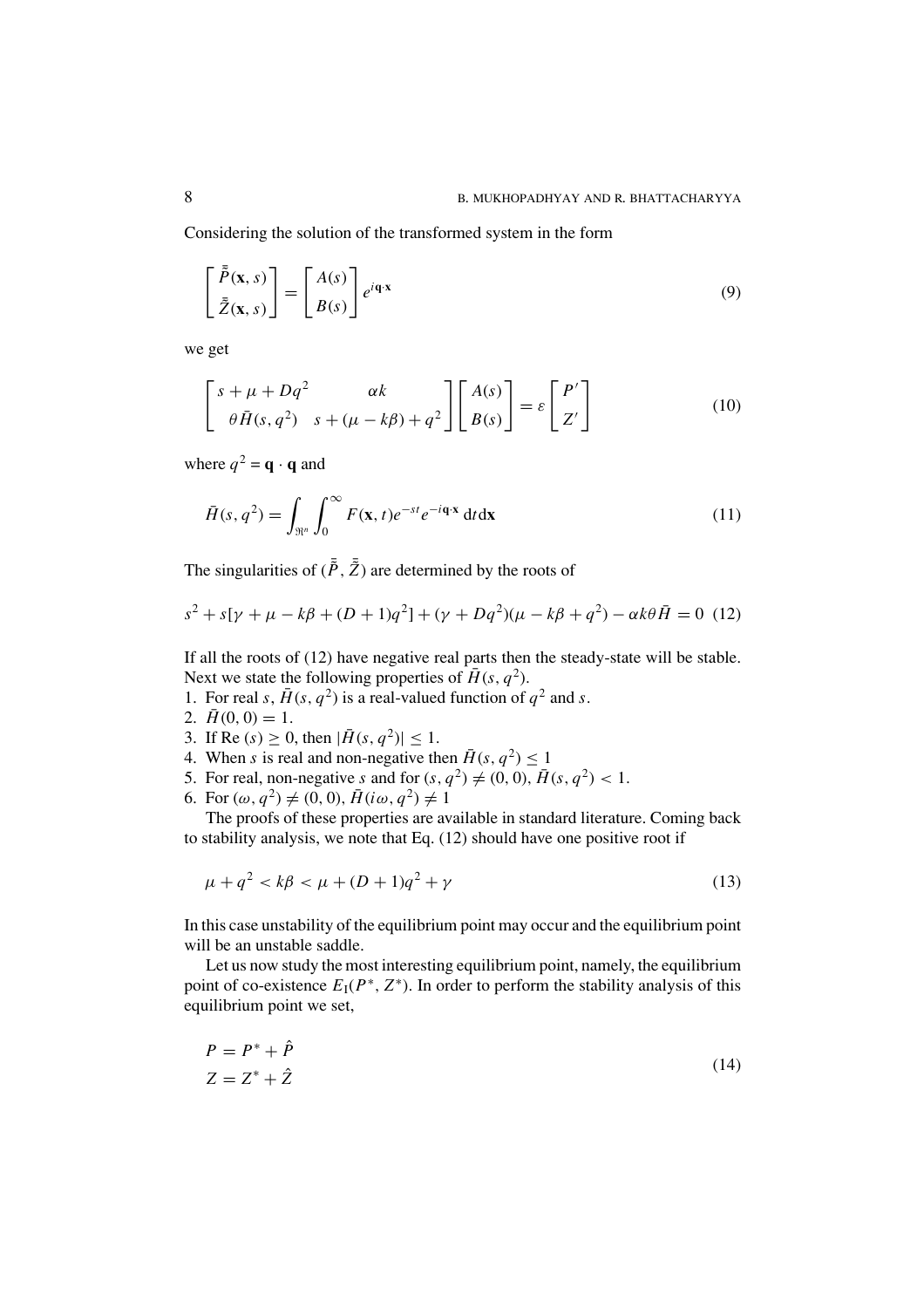The corresponding linearised system will be

$$
\frac{\partial \hat{P}}{\partial t} = \frac{\gamma P^*}{k} \hat{P} - \alpha P^* \hat{Z} + D \Delta \hat{Z}
$$
  

$$
\frac{\partial \hat{Z}}{\partial t} = \beta Z^* \hat{P} + (\beta P^* - \mu) \hat{Z} - \theta \int_{\Re^n} \int_{-\infty}^t F(\mathbf{x} - \mathbf{y}, t - s) \hat{P} \, ds \, d\mathbf{y} + \Delta \hat{P} \quad (15)
$$

Taking Laplace transform and applying the technique as in the case of the axial equilibrium  $E_A$ , we get the corresponding equation as

$$
f(s, \theta, q^2) \equiv s^2 + s \left( \mu - \beta P^* + q^2 + \frac{\gamma P^*}{k} + Dq^2 \right)
$$
  
+ 
$$
\left( \frac{P^* \gamma}{k} + Dq^2 \right) (\mu - \beta P^* + q^2) - \alpha P^* \theta \bar{H} + \alpha \beta P^* Z^* = 0 \text{ (16)}
$$

We rewrite Eq. (16) as  $f(s, \theta, q^2) \equiv s^2 + Ms + N$ , the roots of which will determine the stability criteria of the equilibrium point.

Suppose,  $q^2 \ge 0$  be fixed. Let us first show that all the roots of Eq. (16) have negative real parts. Consider the region  $Re(z) \ge 0$ ,  $|z| = R$  and let ∂R be the boundary of the region. We divide the region into two parts, namely,  $\partial^1(R)$ , which is the circular part  $Re(z) > 0$  and  $\partial^2(R)$ , defined by

$$
\partial^2(R) = \{z = iy : -R \le y \le R\}
$$

Then by construction,  $\partial(R) = \partial^1(R) + \partial^2(R)$ . Thus for  $f(z, \theta, q^2) \neq 0$  with  $\text{Re}(z) = 0$ , the number of roots of  $f(z, \theta, q^2)$  inside the region  $\partial(R)$  will be given by the argument principle as

$$
\nu(R) = \frac{1}{2\pi i} \int_{\partial R} \frac{f'(z, \theta, q^2)}{f(z, \theta, q^2)} dz \equiv J_1(R) + J_2(R)
$$
\n(17)

where

$$
J_m(R) = \frac{1}{2\pi i} \int_{\partial^m(R)} \frac{f'(z, \theta, q^2)}{f(z, \theta, q^2)} dz
$$
  
\n
$$
m = 1, 2
$$
\n(18)

The number of roots with  $Re(z) \ge 0$  is

$$
\nu(\infty) = \lim_{R \to \infty} \nu(R) \tag{19}
$$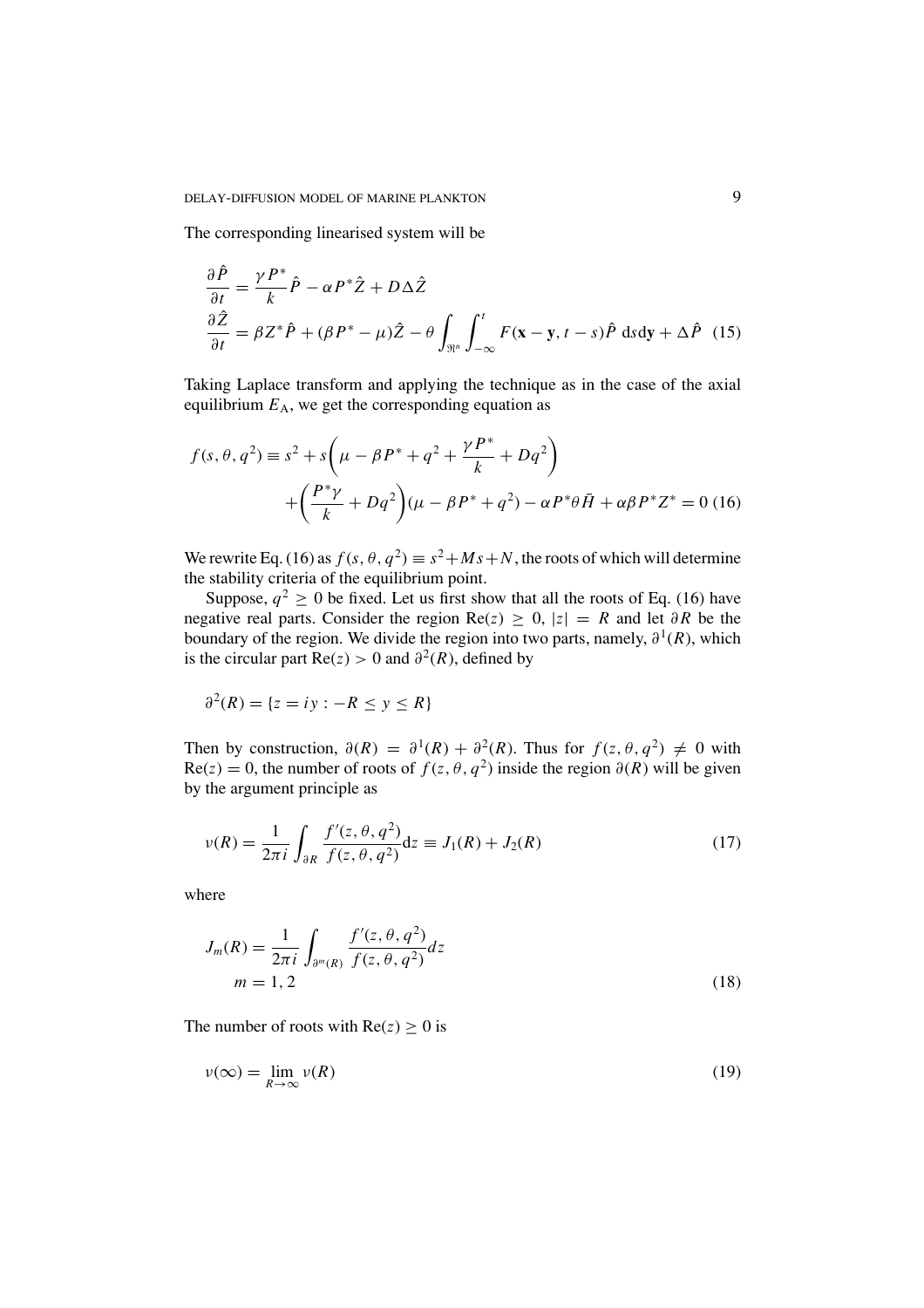Next we introduce a function

$$
h(z) = \frac{2 - \alpha P^* \theta \bar{H}}{z} \tag{20}
$$

and denote by *T* , the strength of the response delay described by the kernel *F* as

$$
T = \int_{\mathfrak{R}^n} \int_0^\infty t F(\mathbf{x}, t) dt d\mathbf{x}
$$
 (21)

Now as

$$
\bar{H}'(z,q^2) = -\int_{\Re^n} \int_0^\infty t F(\mathbf{x},t) e^{-zt} e^{-i\mathbf{q}\cdot\mathbf{x}} dt d\mathbf{x}
$$

it follows that

$$
|\bar{H}'(z,q^2)| \le T \tag{22}
$$

when  $Re(z) \geq 0$ . Again from

$$
|\bar{H}'(\mathrm{Re}^{i\theta}, q^2)| \leq \int_{\mathfrak{R}^n} \int_0^\infty t F(\mathbf{x}, t) e^{-(R\cos\theta)t} \mathrm{d}t \mathrm{d}\mathbf{x}
$$

we find

$$
\int_{-\frac{\pi}{2}}^{\frac{\pi}{2}} |\bar{H}'(\mathrm{Re}^{i\theta}, q^2)| d\theta \le 2 \int_{\mathfrak{R}^n} \int_0^{\infty} t F(\mathbf{x}, t) \int_{-\frac{\pi}{2}}^0 e^{-(R \cos \theta)t} d\theta dt d\mathbf{x}
$$
  
\n
$$
= 2 \int_{\mathfrak{R}^n} \int_0^{\infty} t F(\mathbf{x}, t) \int_0^{\frac{\pi}{2}} e^{-R \sin \theta t} d\theta dt d\mathbf{x}
$$
  
\n
$$
\le 2 \int_{\mathfrak{R}^n} \int_0^{\infty} t F(\mathbf{x}, t) \int_0^{\frac{\pi}{2}} e^{-R 2t \theta/\pi} d\theta dt d\mathbf{x}
$$
  
\n
$$
= \frac{\pi}{R} \int_{\mathfrak{R}^n} \int_0^{\infty} t F(\mathbf{x}, t) (1 - e^{-Rt}) dt d\mathbf{x}
$$
  
\n
$$
\le \frac{\pi}{R}
$$
 (23)

where we have used Jordan's inequality in step three above. Now,

$$
|J_1(R) - 1| = \left| \frac{1}{2\pi i} \int_{\partial^1(R)} \frac{f'(z, \theta, q^2)}{f(z, \theta, q^2)} dz - \frac{1}{2\pi i} \int_{\partial^1(R)} \frac{2}{z} dz \right|
$$
  
= 
$$
\frac{1}{2\pi} \left| \int_{\partial^1(R)} \left( \frac{f'(z, \theta, q^2)}{f(z, \theta, q^2)} - h(z) \right) dz - \alpha P^* \theta \int_{\partial^1(R)} \frac{\bar{H}'(z, q^2)}{z} dz \right|
$$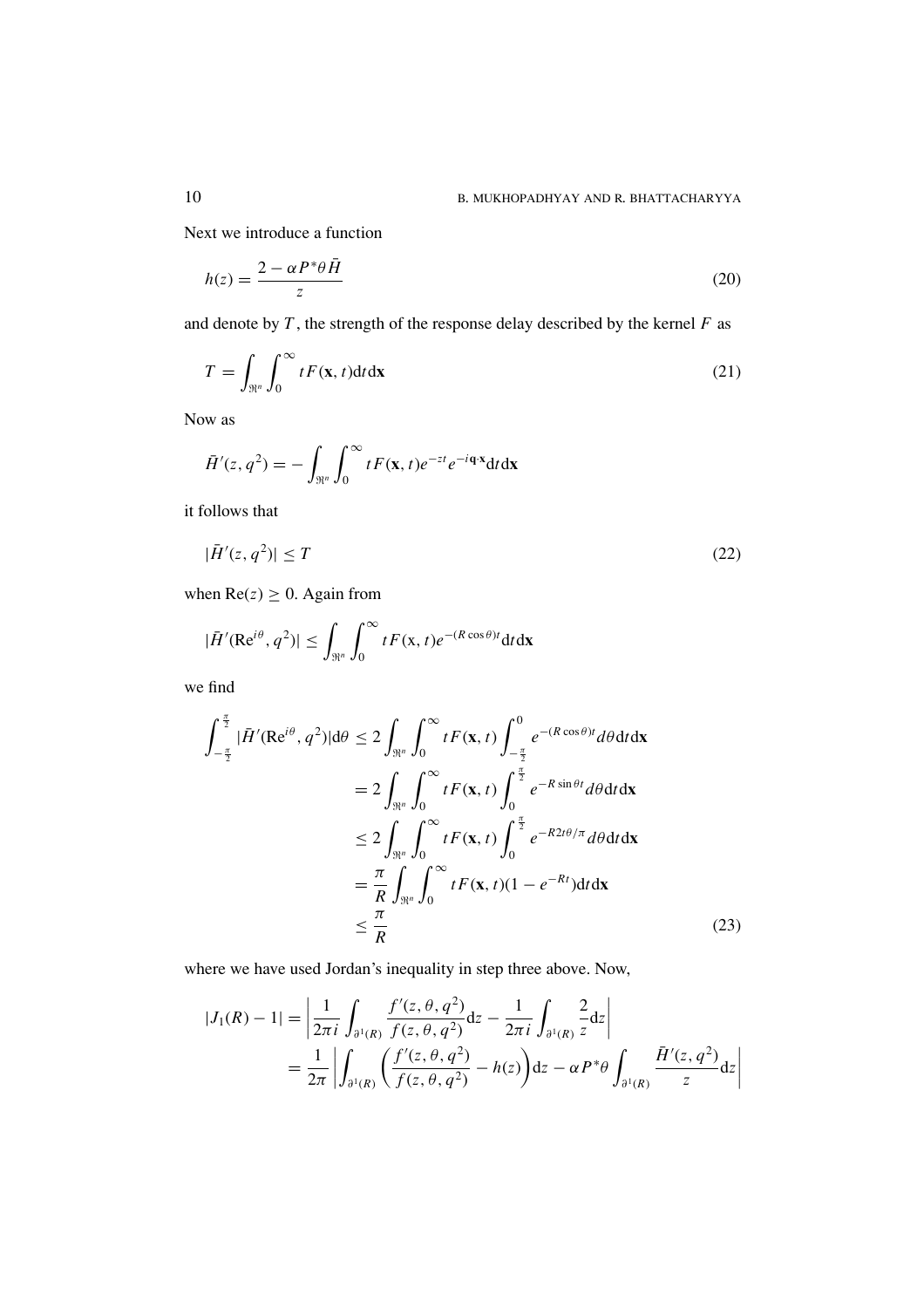$$
= \frac{1}{2\pi} \left| \frac{\alpha P^* Z^* \theta \bar{H}' (z^2 + (M-1)z + N) - Mz - 2N}{z(z^2 + Mz + N)} \right|
$$
  

$$
\leq \frac{\alpha P^* \theta \frac{\pi}{R} [R^2 + (M-1)R + N] + MR + 2N}{R(R^2 + MR + N)}
$$

which tends to zero as  $R \to \infty$ . This shows that

$$
J_1(\infty) = 1\tag{24}
$$

Again,

$$
J_2(R) = \frac{1}{2\pi i} \int_R^{-R} \frac{f'(iy, \theta, q^2)}{f(iy, \theta, q^2)} i \, dy
$$
  
=  $\frac{1}{2\pi i} [\log f(-iR, \theta, q^2) - \log f(iR, \theta, q^2)]$ 

But,  $\overline{f(iR, \theta, q^2)} = f(-iR, \theta, q^2)$  and hence using the principal branch  $|\arg(z)| <$  $\pi$  of the logarithm we deduce

$$
J_2(R) = -\frac{1}{\pi} \arg f(iR, \theta, q^2)
$$
\n<sup>(25)</sup>

Our next task is to find the limit of arg  $f(iR, \theta, q^2)$  as  $R \to \infty$ . For this we take,

$$
\bar{H}(iR, q^2) = C(R) - iS(R)
$$
\n
$$
(26)
$$

where

$$
C(R) = \int_{\mathfrak{R}^n} \int_0^\infty F(\mathbf{x}, t) \cos(Rt + \mathbf{q} \cdot \mathbf{x}) dt d\mathbf{x}
$$

$$
S(R) = \int_{\mathfrak{R}^n} \int_0^\infty F(\mathbf{x}, t) \sin(Rt + \mathbf{q} \cdot \mathbf{x}) dt d\mathbf{x}
$$

Then  $|C(R)| \le 1$  and  $|S(R)| \le 1$  for all  $R \ge 0$ . Now,

$$
Ref(iR, \theta, q^2) = -R^2 + M_1 N_1 - \alpha P^* \theta C(R) - \alpha \beta P^* Z^*
$$

where  $M_1 = \mu - \beta P^* + q^2$  and  $N_1 = P^* \gamma / k + Dq^2$ . Therefore for large *R*,

$$
Ref(iR, \theta, q^2) \to -R^2 \tag{27}
$$

 $\bigg\}$  $\Big\}$  $\bigg\}$  $\overline{a}$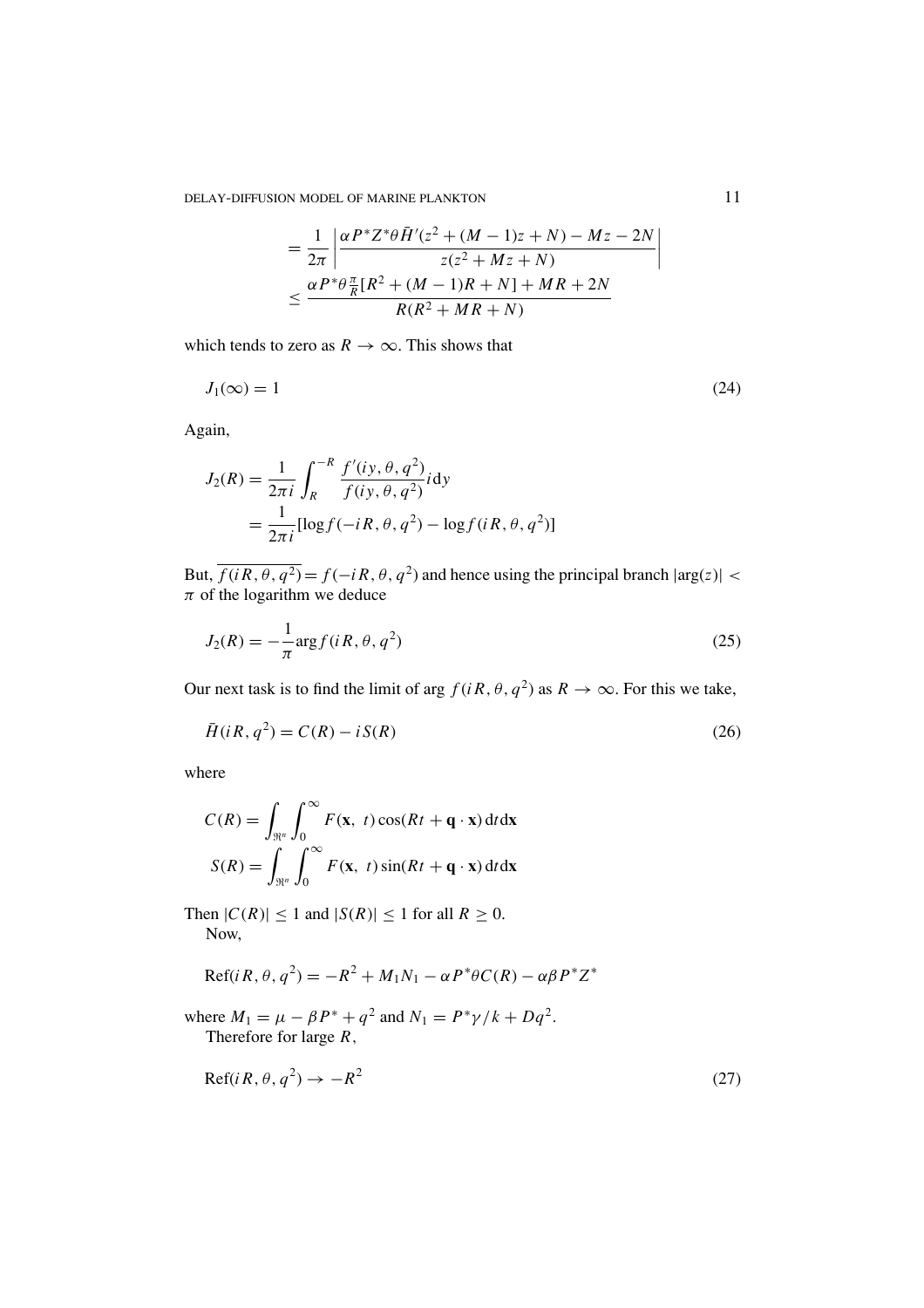Also, Imf( $iR$ ,  $\theta$ ,  $q^2$ ) =  $R(M_1 + N_1) + \alpha P^* \theta S(R)$  and hence

$$
|\text{Im}f(iR, \theta, q^2)| \le R \tag{28}
$$

which is a constant. Now,

$$
f(0, \theta, q^2) = \left(\frac{\gamma P^*}{k} + Dq^2\right)(\mu - \beta P^* + q^2) - \alpha P^* Z^* \theta C(0) + \alpha \beta P^* Z^*
$$
  

$$
\ge \left(\frac{\gamma P^*}{k} + Dq^2\right)(\mu - \beta P^* + q^2) - \alpha P^* Z^* \theta + \alpha \beta P^* Z^* \qquad (29)
$$

Therefore,  $f(0, \theta, q^2) > 0$  implies

$$
k\mu\gamma\theta^{2} + \theta\{-\mu - q^{2}(D+1) - 2k\mu\gamma\beta + \mu^{2}\gamma\} + \mu\gamma
$$
  
+  $k\beta Dq^{2} + q^{2}\beta + k\mu\gamma\beta^{2} - \gamma\beta\mu^{2} > 0$  (30)

which is true for all positive values of  $\theta > \theta_{\text{max}}$  as  $k\beta > \mu$  where  $\theta_{\text{max}}$  is the greatest root of  $f(0, \theta, q^2) = 0$ . This together with (27) and (28) (that is the asymptotic behaviour of  $f(iR, \theta, q^2)$ ) implies that arg  $f(iR, \theta, q^2)$  tends to an odd multiple of  $\pi$  as  $R \to \infty$ . Let

$$
\arg f(iR, \theta, q^2) \to (1 - 2m)\pi, \quad m \in Z
$$

Then  $J_2(\infty) = 2m - 1$  and consequently from (17), (19) and (24) we get,  $v(\infty) =$ 2*m* which indicates that  $m \geq 0$ .

We intend to show in particular, that  $m = 0$ . Now,  $m = 0$  corresponds to arg  $f(i\infty, \theta, q^2) = \pi$ . A sufficient condition for ensuring arg  $f(i\infty, \theta, q^2) = \pi$  is that Imf (*iR*,  $\theta$ ,  $q^2$ ) > 0 when Ref (*iR*,  $\theta$ ,  $q^2$ ) = 0. Now, Ref (*iR*,  $\theta$ ,  $q^2$ ) = 0 implies,

$$
-R2 + M1N1 - \alpha P^* \theta C(R) - \alpha \beta P^* Z^* = 0
$$
\n(31)

When (30) is satisfied, then since  $f(0, \theta, q^2) > 0$  therefore at such points  $R > 0$ . Hence, when Ref( $iR, \theta, q^2$ ) = 0 we have,

$$
\begin{aligned} \text{Imf}(iR, \theta, q^2) &= R(M_1 + N_1) + \alpha P^* \theta S(R) \\ &\ge R(M_1 + N_1) + \alpha P^* \theta R \\ &= \frac{1}{k(\beta - \theta)} [k\beta q^2(D+1) + \mu \gamma - k\theta \{ \mu(1 + \alpha) + q^2(D+1) \}] \end{aligned}
$$

Therefore, Imf  $(iR, \theta, q^2) > 0$  implies

$$
\theta < \frac{1}{k} \left[ \frac{kq^2 \beta (D+1) + \mu \gamma}{\mu (\alpha + 1) + q^2 (D+1)} \right] \equiv \theta_0 \quad \text{(say)}\tag{32}
$$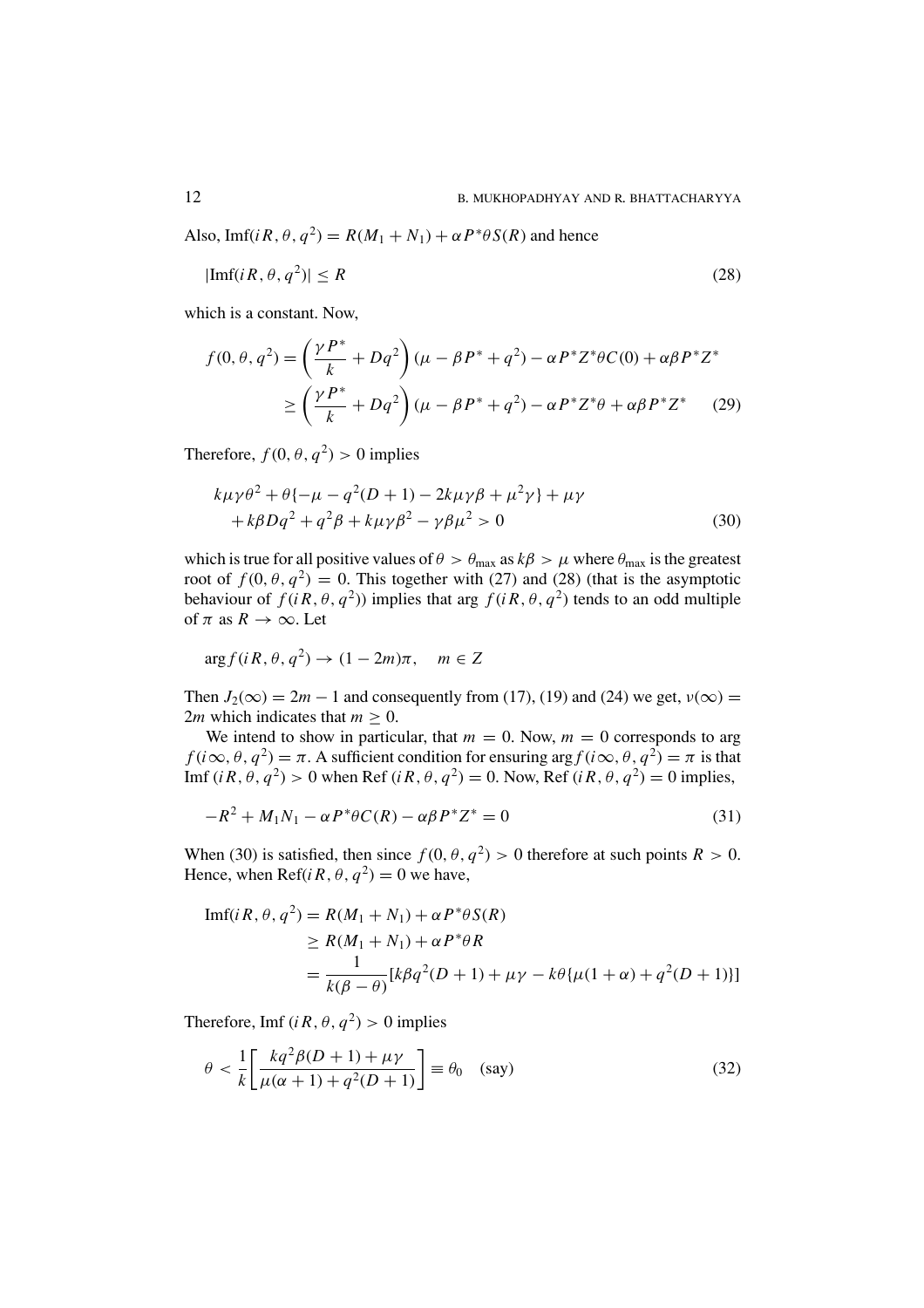The above analysis leads to the following

**Theorem 3.1.** For a given wave number  $q^2$ , the interior equilibrium point  $E_I(P^*, Z^*)$  *will be linearly stable if*  $\theta_{\text{max}} < \theta < \theta_0$ *.* 

From the above analysis, it is clear that toxication plays an important role in shaping the dynamical behaviour of the system (1). If the toxication factor  $\theta$  is less than a critical value  $\theta_0$ , then the system is locally asymptotically stable. Thus there is no exchange of stability when  $\theta < \theta_0$ . Our next task is to analyze the system (1) for  $\theta > \theta_0$ .

### **4. Unstability and Bifurcation Behavior**

In this section, we will investigate the unstability and bifurcation behavior of the system.

**Theorem 4.1.** *If*  $\theta > \theta_0$ , *the interior equilibrium point*  $E_I(P^*, Z^*)$  *of the system* (1) *will become unstable.*

**Proof:** In the previous section, we have found out that the total number of roots with positive real part is 2*m* where  $m \in \mathbb{Z}$ . Now,  $m \geq 2$  would correspond to a situation where, as *R* ranges from 0 to infinity, the graph of  $f(iR, \theta, q^2)$  winds around the origin before permanently entering the left half of the complex plane.  $m = 1$  means that the graph of  $f(iR, \theta, q^2)$  passes underneath the origin, that is, Imf( $iR, \theta, q^2$ ) < 0 when Ref( $iR, \theta, q^2$ ) = 0. But, Imf( $iR, \theta, q^2$ ) < 0 implies  $0 > \theta_0$ . This condition together with (30) gives the criteria for unstability of the system as  $\theta > \theta_0$ , which completes the proof.  $\Box$ 

The following table gives the abbreviations of different parameters associated with the model system (1)–(2) together with their observational values [29].

Taking observational values from Table I and using (32), we find that  $\theta_0 \simeq$ 0.034/day. Therefore, from Theorems 3.1 and 4.1, it is clear that when the toxin production rate is less than 0.034/day, the system will remain asymptotically stable

| Parameters       | Description                                  | Values (Per day) |
|------------------|----------------------------------------------|------------------|
| $\gamma$         | Growth rate of phytoplankton                 | 0.3              |
| $\boldsymbol{k}$ | Environmental carrying capacity              | $108 \mu gN$     |
| $\alpha$         | Grazing efficiency of zooplankton population | 0.7              |
| $\beta$          | Growth efficiency of zooplankton population  | 0.035            |
| $\mu$            | Natural death rate of zooplankton            | 0.012            |
|                  | Diffusion coefficient of phytoplankton       | 0.03             |

*Table I.* Description of parameters and values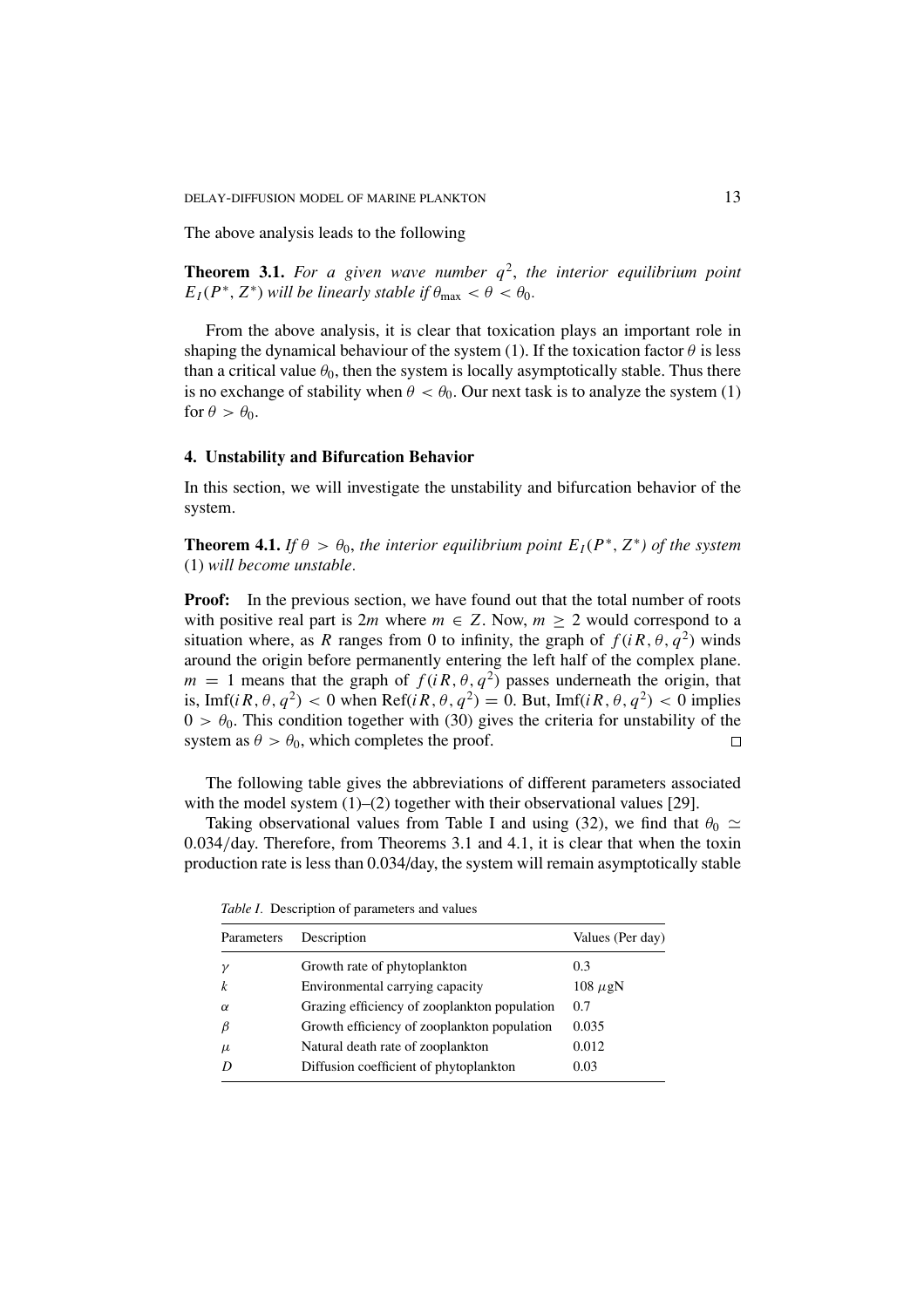and as it increases and crosses the value 0.034/day, the system will become unstable. Hence, an increase in the production of toxic substances by the phytoplanktons may destabilize an otherwise stable planktonic ecosystem which ultimately give rise to the bloom phenomenon.

**Theorem 4.2.** *The system* (1) *will undergo a Hopf-bifurcation near the interior equilibrium point*  $E_I$  *for*  $\theta > \theta_0$  *when the following parameter conditions are satisfied*

$$
\max\left[\frac{q^2}{2\beta-\theta},\frac{\gamma-Dq^2}{k(\beta-\theta)}\right] < \mu < \min\left[\frac{k}{2}(\beta-\theta),\frac{q^2(D+1)}{k\theta-\gamma}\right]; \quad \beta > \frac{\gamma}{k} \tag{33}
$$

**Proof:** From Theorems 3.1 and 4.1 above, it can be said that as  $\theta$  is increased to a value sufficiently large, the real part of at least two roots of (16) changes from negative to positive. So these roots must have crossed the imaginary axis as a pair of complex conjugates which signifies that the system undergoes a bifurcation as  $\theta$  is increased.

We consider the roots of (16) in the form

$$
\lambda = u + iv \tag{34}
$$

Substituting (34) in (16), separating real and imaginary parts and differentiating partially we find

$$
\frac{\partial u}{\partial \theta} = \left[ \frac{\mu \gamma}{k(\beta - \theta)^2} \left\{ \frac{3\mu \beta}{\beta - \theta} - \mu - q^2 + \theta \bar{H}_R \left( k - \frac{2\mu}{\beta - \theta} \right) \right\} \right. \n+ \frac{\mu \beta}{(\beta - \theta)^2} \left\{ \frac{P^* \gamma}{k} + Dq^2 - \gamma \right\} + \alpha P^* Z^* \bar{H}_R \right] \frac{A}{A^2 + v_0^2} \n+ 2v_0 \left[ \alpha \bar{H}_1 \left\{ P^* Z^* + \theta \left( \frac{\mu \gamma}{\alpha(\beta - \theta)^2} - \frac{2\mu^2 \gamma}{k \alpha(\beta - \theta)^2} \right) \right\} \n- 2v_0^2 \left( \frac{\gamma}{k} - \beta \right) \frac{\mu}{(\beta - \theta)^2} \right] \frac{1}{A^2 + v_0^2}
$$
\n(35)

where

$$
A = \mu - \beta P^* + \frac{\gamma P^*}{k} + q^2 (D + 1) - \alpha P^* \theta \bar{H}_s
$$

 $v = v_0$  when  $u = 0$ .  $\bar{H}_R$  denotes the real part of  $\bar{H}$  and  $\bar{H}_I$  denotes the imaginary part of  $\bar{H}$ . From the parameter restrictions assumed in the theorem, it follows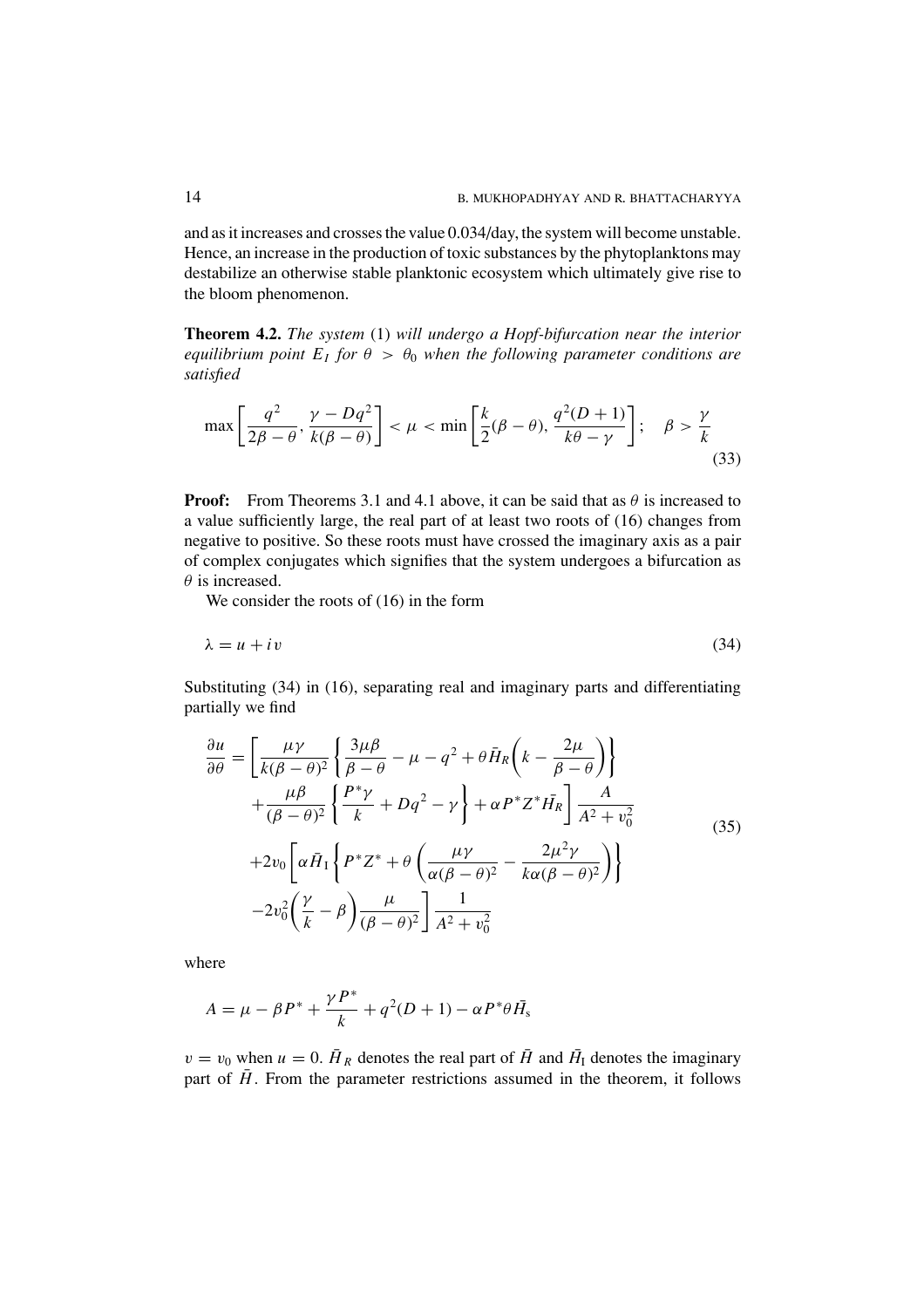that

$$
\frac{\partial u}{\partial \theta}>0
$$

that is the traversibility condition is satisfied. Hence the theorem.

It has already been shown that for the existence of the interior equilibrium point *E*<sub>I</sub>, the condition  $\beta - \theta > 0$  should be satisfied. The above analysis demonstrates that a destabilization of the system takes place for  $\theta > \theta_0$ . Combining these two, we obtain a range for the toxication parameter  $\theta$ , namely,  $\theta_0 < \theta < \beta$  for which planktonic bloom occurs. Numerical calculations using values from Table I shows this range of  $\theta$  as 0.034  $< \theta < 0.035$ .

From the analysis of Sections 3 and 4 it is clear that  $\theta = \theta_0$  is a bifurcation point of the system, below which the system is stable and above which it becomes unstable. Phytoplankton bloom is the manifestation of the unstability of the planktonic population. Again, if the death rate of zooplankton satisfies condition (33) then the bifurcation is of Hopf-type which ecologically signifies the periodic behaviour of the bloom phenomenon.

# **5. Construction of Bifurcating Solutions**

From the analysis of the previous section, we see that as  $\theta$  crosses a certain value, namely,  $\theta_0$ , two roots of the eigenvalue equation (16) will cross the imaginary axis as a pair of complex conjugates. The solutions to the linearised system will be proportional to  $e^{i\mathbf{q}\cdot\mathbf{x}} \cdot e^{i\omega t}$ , which implies that the bifurcating solution is periodic both in space and time. We seek a solution of (1) in the form

$$
P(\mathbf{x}, t) = \hat{P}(\xi, \tau)
$$
  
Z(\mathbf{x}, t) = \hat{Z}(\xi, \tau) (36)

where  $\xi = \mathbf{q} \cdot \mathbf{x}$  and  $\tau = \omega t \cdot \hat{P}$  and  $\hat{Z}$  are periodic of period  $2\pi$  in the arguments ξ and  $τ$ .

With (36), system (1) after dropping the hats reduces to

$$
\omega \frac{\partial P}{\partial \tau} = \gamma P \left( 1 - \frac{P}{k} \right) - \alpha P Z + D q^2 \frac{\partial^2 P}{\partial \xi^2}
$$
  

$$
\omega \frac{\partial Z}{\partial \tau} = \beta P Z - \mu Z - \theta Z (F * * P) + q^2 \frac{\partial^2 Z}{\partial \xi^2}
$$
(37)

where  $(\xi, \tau) \in (0, 2\pi) \times (0, 2\pi)$ .

 $\Box$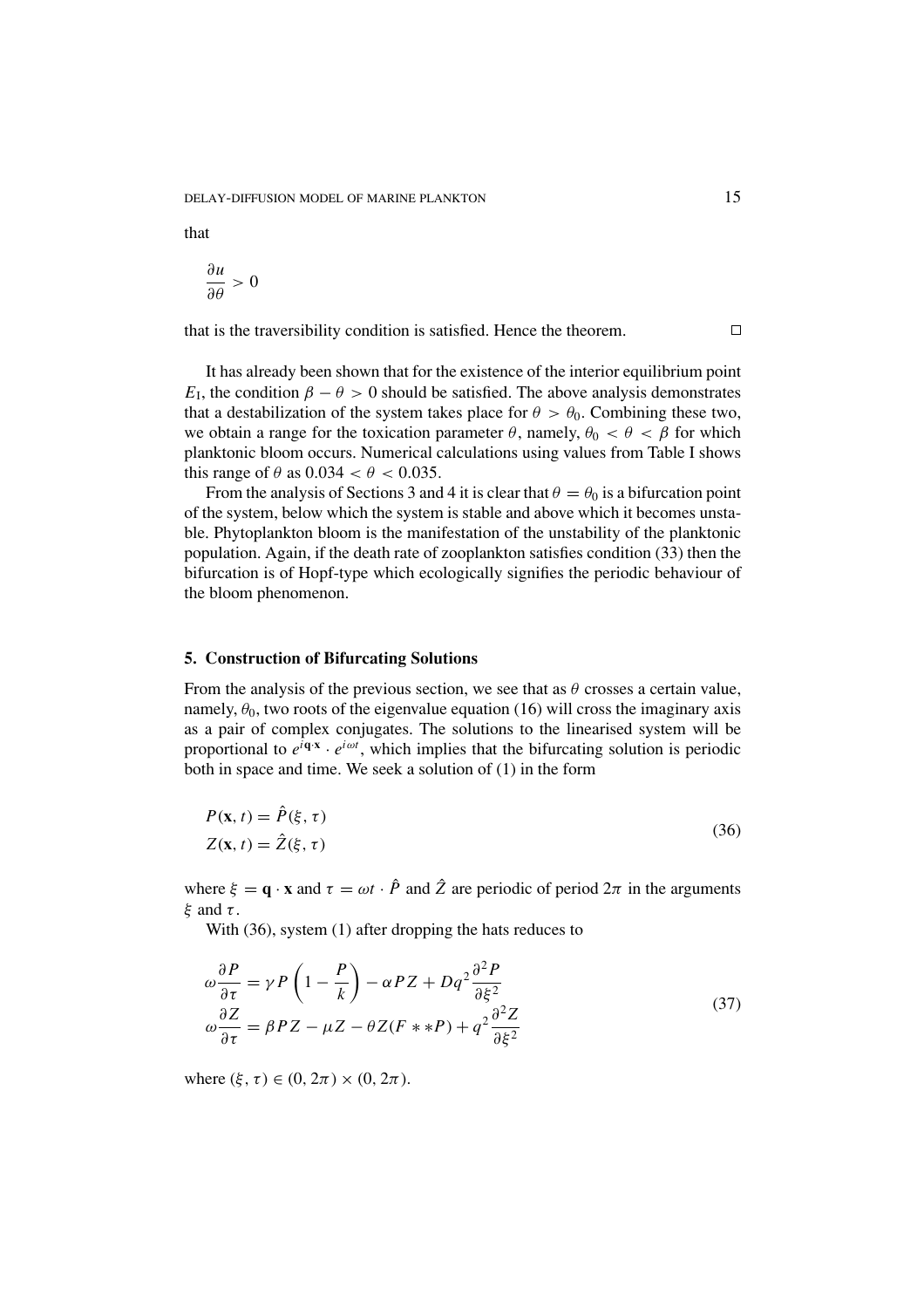Since we are looking for solutions symmetric in  $\xi$ , the solution should satisfy the following boundary conditions

$$
P_{\xi}(0,\tau) = P_{\xi}(\pi,\tau) = Z_{\xi}(0,\tau) = Z_{\xi}(\pi,\tau) = 0
$$
\n(38)

*P* and *Z* should also satisfy

$$
P(\xi, 0) = P(\xi, 2\pi), \quad Z(\xi, 0) = Z(\xi, 2\pi)
$$
  
\n
$$
P_{\tau}(\xi, 0) = P_{\tau}(\xi, 2\pi), \quad Z_{\tau}(\xi, 0) = Z_{\tau}(\xi, 2\pi)
$$
\n(39)

From (38) and (39) it is obvious that the system is considered in  $(\xi, \tau) \in (0, \pi) \times$  $(0, 2\pi)$  only. The extension of the solution outside this interval is obvious.

In order to construct the bifurcating solutions we use Poincaré–Lindstedt procedure. In this method, the solution of (37) with the conditions (38) and (39) will be of the form

$$
\binom{P}{Z} = \binom{P^*}{Z^*} + \epsilon \binom{P_1}{Z_1} + \epsilon^2 \binom{P_2}{Z_2} + \dots \tag{40}
$$

$$
\theta = \theta_0 + \varepsilon \theta_1 + \varepsilon^2 \theta_2 + \dots \tag{41}
$$

$$
\omega = \omega_0 + \varepsilon \omega_1 + \varepsilon^2 \omega_2 + \dots \tag{42}
$$

Again,  $F * *P$  involves  $\omega$  and so we have to expand each  $F * *P_i$  in powers of  $\varepsilon$ namely,

$$
F * * P_i = (F * * P_i)|_{\varepsilon=0} + \varepsilon (F * * P_i)_{\varepsilon}|_{\varepsilon=0} + \frac{1}{2} \varepsilon^2 (F * * P_i)_{\varepsilon \varepsilon}|_{\varepsilon=0} + \dots
$$
  

$$
\equiv (F * * P_i)^0 + \varepsilon (F * * P_i)^0_{\varepsilon} + \frac{1}{2} \varepsilon^2 (F * * P_i)^0_{\varepsilon \varepsilon} + \dots
$$
 (43)

Let us now define the linear operator

$$
M = \omega_0 \frac{d}{d\tau} - \left[ \frac{-\frac{\gamma P^*}{k} + Dq^2 \frac{d^2}{d\xi^2}}{\beta Z^* - \theta_0 Z^* (F * *.)^0} - \frac{-\alpha P^*}{\beta P^* - \mu - q^2 \frac{d^2}{d\xi^2}} \right]
$$
(44)

Then the first two perturbation equations are

$$
M\left(\frac{P_1}{Z_1}\right) = \left(\begin{matrix}0\\0\end{matrix}\right) \tag{45}
$$

$$
M\begin{pmatrix} P_2 \\ Z_2 \end{pmatrix} = \begin{pmatrix} -\omega_1 P_{1\tau} - \frac{\gamma}{k} P_1^2 - \alpha P_1 Z_1 \\ -\omega_1 Z_{1\tau} + \beta P_1 Z_1 - \theta_0 Z_1 (F \ast \ast P_1)^0 \\ -\theta_1 Z^* (F \ast \ast P_1)^0 - \theta_0 Z^* (F \ast \ast P_1)^0_{\varepsilon} \end{pmatrix} \equiv \begin{pmatrix} X_1 \\ Y_1 \end{pmatrix}
$$
(46)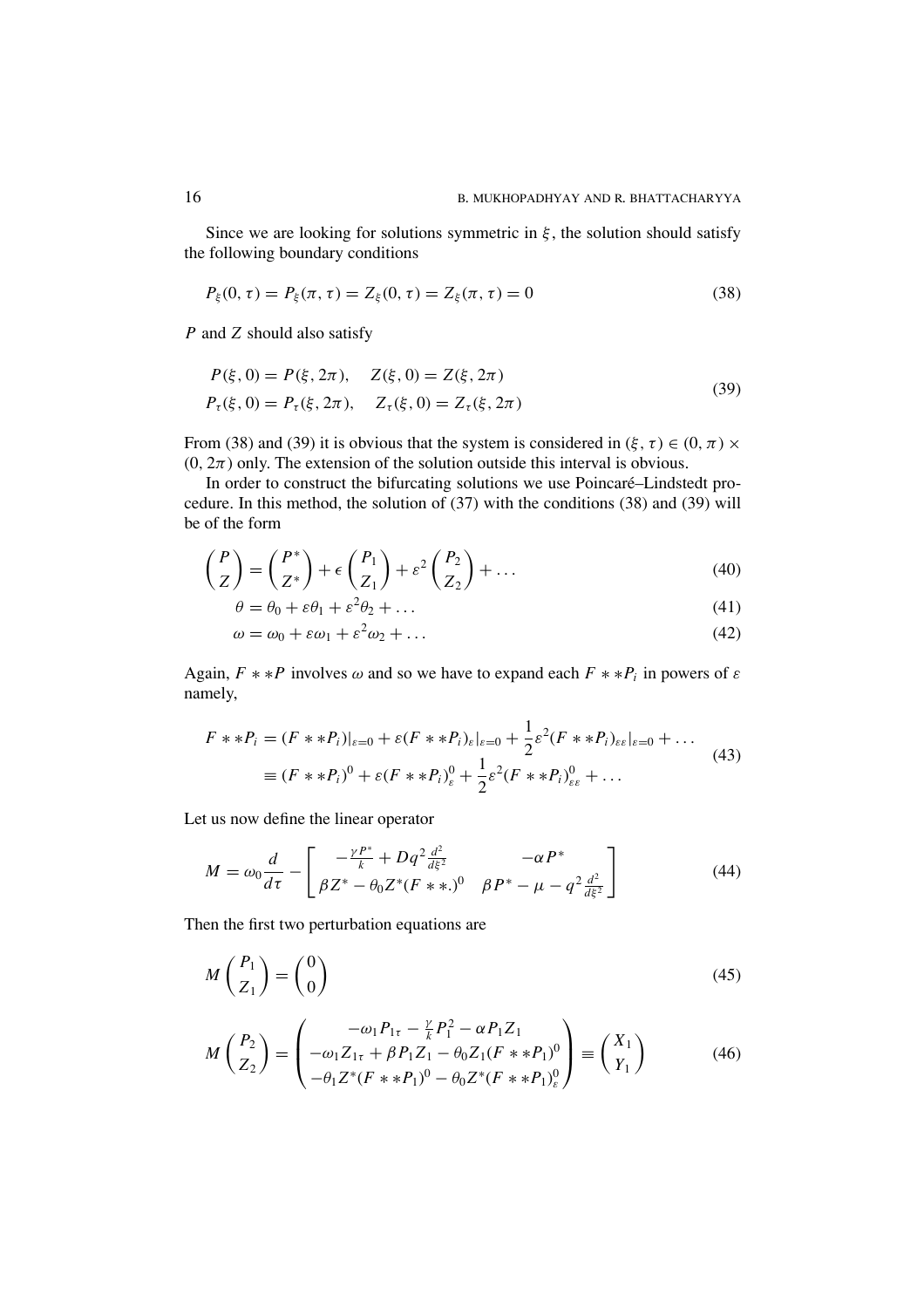with  $(\xi, \tau) \in (0, \pi) \times (0, 2\pi)$  and conditions given in (38) and (39). A simple calculation gives the formula

$$
F \ast \ast e^{mi\tau} \cos n\xi = \bar{H}(mi\omega, n^2q^2)e^{mi\tau} \cos n\xi \tag{47}
$$

where  $m, n = 0, 1, 2, 3, \ldots$  Considering the solution in the form  $P_{m,n}(\xi, \tau) =$  $e^{mi\tau}$  cos *n*ξ we have from (47)

$$
(F * *P_{m,n})^0 = \bar{H}(mi\omega_0, n^2q^2)P_{m,n}
$$
\n(48)

The nontrivial solution of (45) is of the form

$$
\begin{pmatrix} P_1 \\ Z_1 \end{pmatrix} = \begin{pmatrix} a_1 \\ 1 \end{pmatrix} e^{i\tau \cos \xi} + \tilde{C}
$$
 (49)

together with

$$
f(i\omega_0, \theta_0, q^2) \equiv -\omega_0^2 + i\omega_0 A + \left(\frac{P^* \gamma}{k} + Dq^2\right) (\mu - \beta P^* + q^2) + \alpha P^* Z^* \{\beta - \theta_0 \bar{H}(i\omega_0, q^2)\} = 0
$$
 (50)

 $\tilde{C}$  in (49) represents complex conjugate terms. Since  $\binom{P_1}{Z_1}$  is a solution of (45), we get

$$
a_1 = \frac{\alpha P^*}{i\omega_0 + \frac{\gamma P^*}{k} + Dq^2} \tag{51}
$$

 $\binom{P_1}{Z_1}$  is the unique solution of (45) provided that  $f(mi\omega_0, n^2q^2) \neq 0$  for any pair of integers  $(m, n) \neq (1, 1)$ .

The adjoint *M*<sup>∗</sup> of the linear operator *M* will be of the form

$$
M^* = -\omega_0 \frac{d}{d\tau} - \begin{bmatrix} -\frac{\gamma P^*}{k} + Dq^2 \frac{d^2}{d\xi^2} & \beta Z^* \\ -\alpha P^* & \beta P^* - \mu + q^2 \frac{d^2}{d\xi^2} \end{bmatrix} + \theta_0 Z^* M_1^* \qquad (52)
$$

where

$$
M_1^*\left(\binom{a_1}{a_2}e^{mi\tau}\cos n\xi\right) = \binom{a_1\overline{H}\left(\overline{m}i\omega_0, n^2q^2\right)e^{mi\tau}\cos n\xi}{0}
$$
\n<sup>(53)</sup>

The solution of the adjoint equation, namely,

$$
M^* \begin{pmatrix} P_1^* \\ Z_1^* \end{pmatrix} = \begin{pmatrix} 0 \\ 0 \end{pmatrix} \tag{54}
$$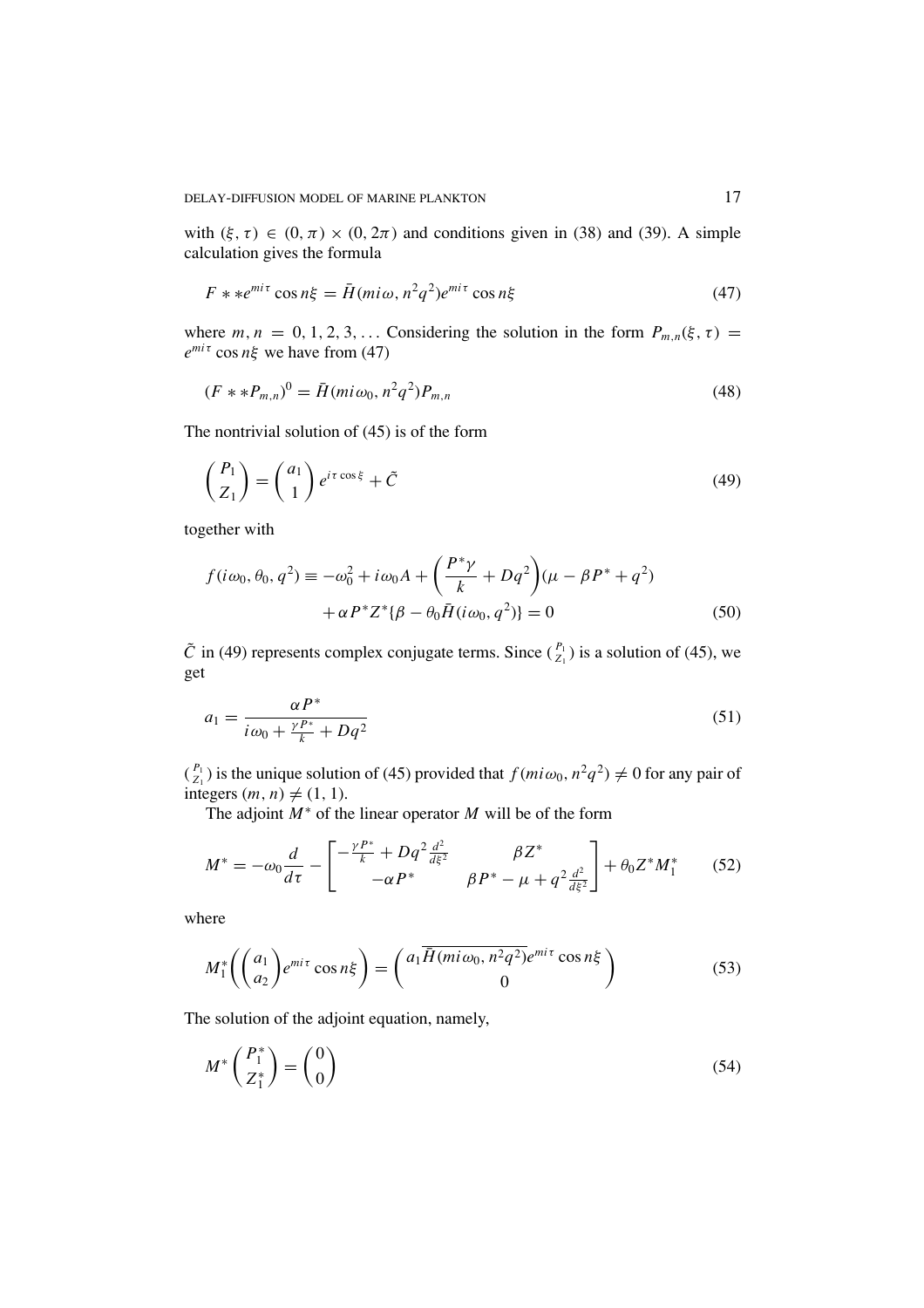will be of the form

$$
\begin{pmatrix} P_1^* \\ Z_1^* \end{pmatrix} = \begin{pmatrix} d_1 \\ 1 \end{pmatrix} e^{i\tau} \cos \xi + \tilde{C}
$$
\n(55)

where  $\tilde{C}$  represents complex conjugate terms and

$$
d_1 = \frac{\beta P^* - \mu - q^2 + i\omega_0}{\alpha P^*}
$$
\n
$$
\tag{56}
$$

Now,

$$
(F \ast \ast P_1)^0_{\varepsilon} = a_1 i \omega_1 \bar{H}_s (i \omega_0, q^2) e^{i\tau} \cos \xi + \tilde{C}
$$
\n
$$
(57)
$$

The solvability criteria for (46) is given by the Fredholm Alternative in the form

$$
\int_0^{\pi} \int_0^{2\pi} {X_1 \choose Y_1} (\bar{d}_1 e^{-i\tau} \cos \xi \quad e^{-i\tau} \cos \xi) d\tau d\xi = 0 \tag{58}
$$

Using the expressions for  $X_1$  and  $Y_1$  we get,

$$
\begin{aligned}\n&\left[-i\omega_{1}(a_{1}\bar{d}_{1}+1)\int_{0}^{\pi}\cos^{2}\xi\,d\xi-\theta_{1}Z^{*}\bar{H}(i\omega_{0},q^{2})\int_{0}^{\pi}\cos^{2}\xi\,d\xi\right.\\
&\left.-\theta_{0}Z^{*}i a_{1}\omega_{1}\bar{H}_{s}(i\omega_{0},q^{2})\int_{0}^{\pi}\cos^{2}\xi\,d\xi\right]2\pi\\
&=\left[2\frac{\gamma}{k}a_{1}^{2}\bar{d}_{1}\pi+(\alpha a_{1}\bar{d}_{1}+\beta a_{1}+\theta_{0}\bar{H})\int_{0}^{2\pi}e^{i\tau}\right]\int_{0}^{\pi}\cos^{3}\xi\,d\xi\n\end{aligned}
$$
(59)

The right hand side of (59) is always zero. Therefore, (59) holds if each term in the left hand side is zero which is possible when  $\omega_1 = 0$  and  $\theta_1 = 0$ . Consequently,  $(F * *P_1)^0_{\varepsilon} = 0$  and (46) becomes,

$$
M\left(\frac{P_2}{Z_2}\right) = \cos^2 \xi \left(\frac{-\frac{\gamma a_1^2}{k}e^{2i\tau} - \alpha a_1 e^{2i\tau}}{\beta a_1 e^{2i\tau} - \theta_0 e^{2i\tau} \bar{H}(i\omega_0, q^2)a_1}\right) + \tilde{C}
$$
  
=  $\frac{1}{2}(1 + \cos 2\xi)e^{2i\tau} \left(\frac{-\frac{\gamma a_1^2}{k} - \alpha a_1}{\beta a_1 - \theta_0 \bar{H}(i\omega_0, q^2)a_1}\right)$  (60)

where  $\tilde{C}$  represents complex conjugate terms. Equation (60) has solutions in the form

$$
\begin{pmatrix} P_2 \\ Z_2 \end{pmatrix} = \left[ \begin{pmatrix} A_1 \\ A_2 \end{pmatrix} + \begin{pmatrix} B_1 \\ B_2 \end{pmatrix} \cos 2\xi \right] e^{2i\tau} \tag{61}
$$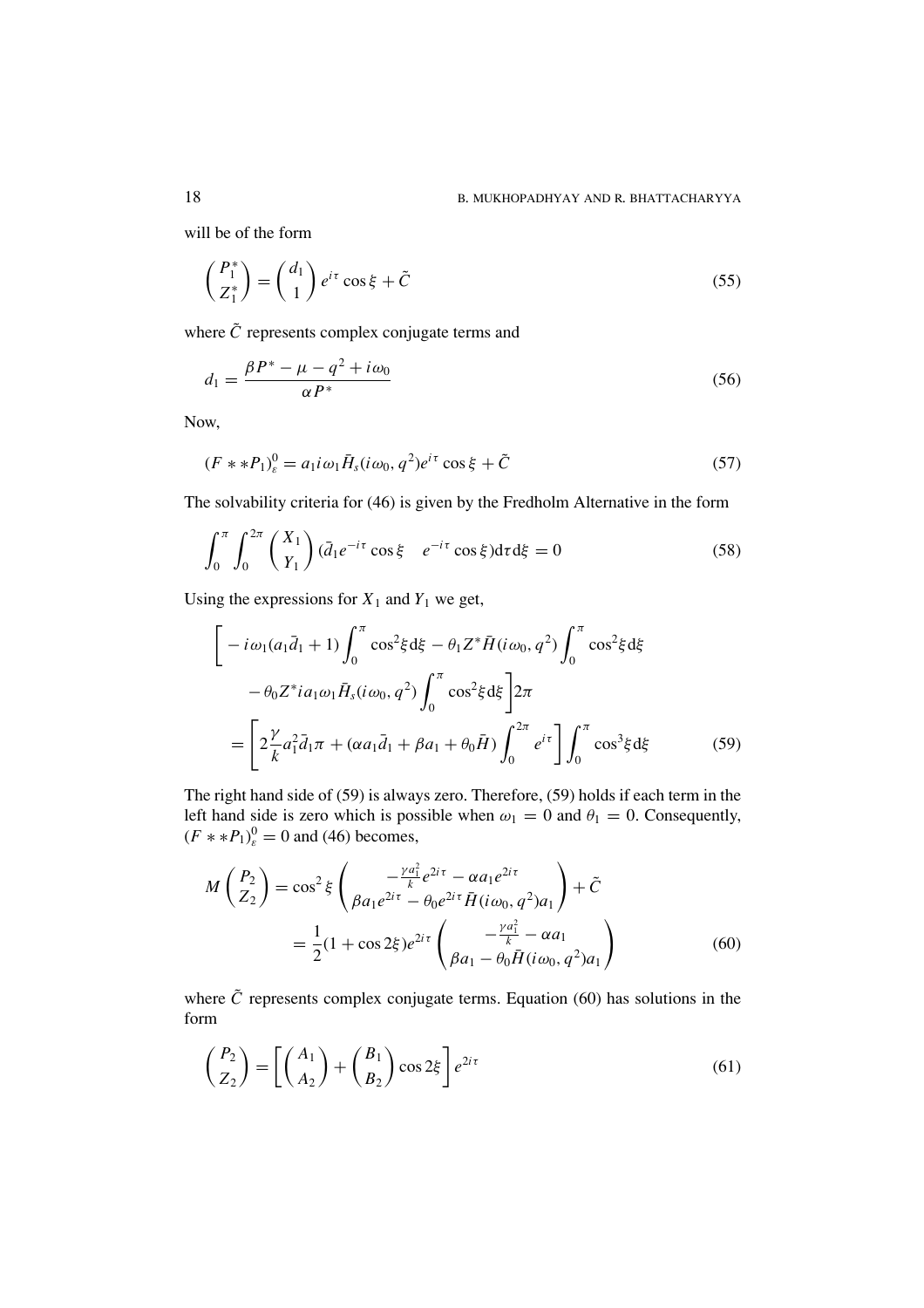where  $A_i$ 's and  $B_i$ 's can be obtained by using simple algebra as

$$
A_1 = -\frac{\gamma a_1^2}{2k(2i\omega_0 + \frac{\gamma P^*}{k})}
$$
  
\n
$$
B_1 = -\frac{\gamma a_1^2}{2k(2i\omega_0 + \frac{\gamma P^*}{k} + 4Dq^2)}
$$
  
\n
$$
A_2 = -\frac{\theta_0 \bar{H}(i\omega_0, q^2)}{2(2i\omega_0 - \beta P^* + \mu)}
$$
  
\n
$$
B_2 = -\frac{\theta_0 \bar{H}(i\omega_0, q^2)}{2(2i\omega_0 - \beta P^* + \mu + 4q^2)}
$$
  
\n(62)

Let us now study the third perturbation equation. The third perturbation equation for the considered system will be

$$
M\binom{P_3}{Z_3} = \binom{-\omega_1 P_{2\tau} - \omega_2 P_{1\tau} - \frac{2\gamma}{k} P_1 P_2 - \alpha (P_1 Z_2 + P_2 Z_1)}{\Theta} \tag{63}
$$

where

$$
\Theta = -\omega_1 Z_{2\tau} - \omega_2 Z_{1\tau} + \beta (P_1 Z_2 + P_2 Z_1) - \theta_1 Z_1 (F \ast \ast P_1)^0 - \theta_0 Z_1 (F \ast \ast P_1)^0_{\varepsilon}
$$
  

$$
- \theta_1 Z^*(F \ast \ast P_1)^0_{\varepsilon} - \theta_0 Z^*(F \ast \ast P_1)^0_{\varepsilon \varepsilon} - (\theta_1 Z^* + \theta_0 Z_1)(F \ast \ast P_2)^0
$$
  

$$
- \theta_0 Z^*(F \ast \ast P_2)^0_{\varepsilon} - \theta_2 Z^*(F \ast \ast P_1)^0 - Z_2 \theta_0 (F \ast \ast P_1)^0
$$

But from the previous analysis we have  $\omega_1 = \theta_1 = 0$  and consequently  $(F * * P_1)_\varepsilon^0$  $= 0$ . With these conditions we have

$$
M\binom{P_3}{Z_3} = \binom{-\omega_2 P_{1\tau} - \frac{2\gamma}{k} P_1 P_2 - \alpha (P_1 Z_2 + P_2 Z_1)}{\hat{\Theta}}\tag{64}
$$

where

$$
\hat{\Theta} = -\omega_2 Z_{1\tau} + \beta (P_1 Z_2 + P_2 Z_1) - \theta_0 Z^* (F * * P_1)_{\varepsilon\varepsilon}^0
$$
  
-  $\theta_0 Z_1 (F * * P_2)^0 - \theta_0 Z_2 (F * * P_1)^0 - \theta_2 Z^* (F * * P_2)^0$ 

The solvability condition for (64) gives

$$
[i\omega_2(a_1\bar{d}_1+1) + 2i\omega_2a_1\theta_0 Z^* \bar{H}_s(i\omega_0, q^2)] \int_0^{\pi} \int_0^{2\pi} \cos^2\xi d\xi d\tau
$$
  
+ 
$$
\left[\frac{2a_1\bar{d}_1\gamma}{k} + A_2\alpha a_1\bar{d}_1 + \alpha A_1\bar{d}_1 - \beta a_1 A_2 - \beta A_1\right]
$$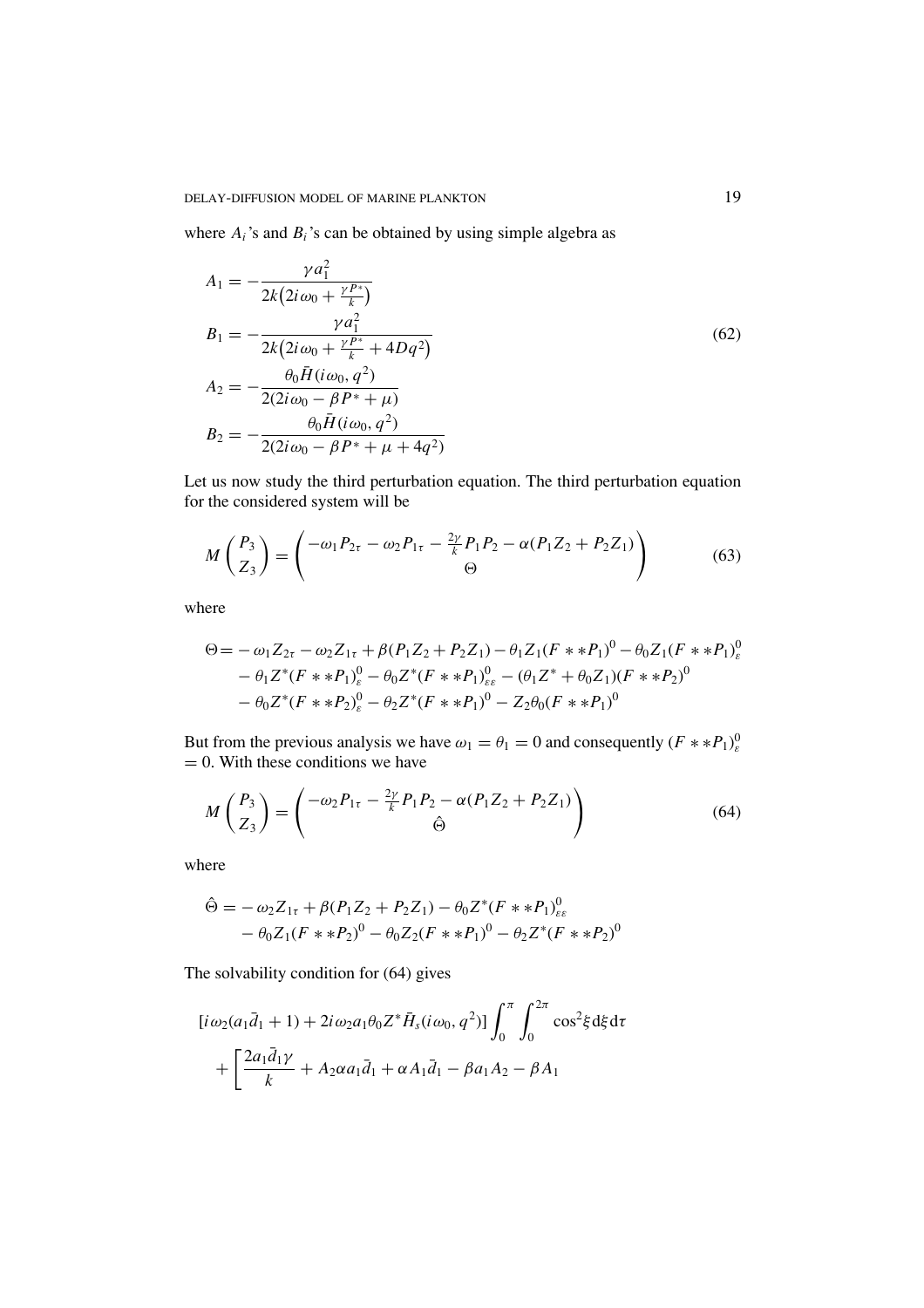$$
+ \theta_0 \bar{H}(i\omega_0, q^2)(A_1 + \alpha_1 A_2) \Bigg] \int_0^{\pi} \int_0^{2\pi} \cos^2 \xi e^{2i\tau} d\xi d\tau
$$
  
+  $\Bigg[ \frac{2\gamma a_1}{k} B_1 + \alpha \bar{d}_1 (a_1 B_2 + B_1) - \beta a_1 B_2 - \beta B_1 + \theta_0 \bar{H}(i\omega_0, q^2)(B_1 + a_1 B_2) \Bigg]$   
 $\times \int_0^{\pi} \int_0^{2\pi} \cos^2 \xi \cos 2\xi e^{2i\tau} d\xi d\tau$   
+  $\theta_2 Z^* \bar{H}(i\omega_0, q^2) \int_0^{\pi} \int_0^{2\pi} (A_1 + B_1 \cos 2\xi) \cos \xi e^{i\tau} d\xi d\tau = 0$  (65)

which may be written as

$$
\Psi(q^2, \xi, \tau, a_1, \bar{d}_1, \omega_0, \omega_2) + \theta_2 = 0
$$

where  $\Psi(q^2, \xi, \tau, a_1, \bar{d}_1, \omega_0, \omega_2) \neq 0$ . From (65) we may write

$$
\theta_2 = \text{Re}\{-\Psi(q^2, \xi, \tau, a_1, \bar{d}_1, \omega_0, \omega_2)\}\tag{66}
$$

Now, if Re  $\Psi < 0$ , the bifurcation is supercritical, that is a stable bifurcation of the system takes place. If Re  $\Psi > 0$  then the bifurcation will be subcritical and hence in this case, the bifurcating periodic solutions are not stable.

# **6. Discussion**

The phenomenon of planktonic blooms has been receiving much attention among experimental ecologists as well as mathematical ecologists. Though the process by which these population outbursts occur is not clearly understood, researchers are attempting to explain bloom phenomenon by different approaches. Change in temperature due to seasonal succession has been suggested as a cause. Some others are trying to establish that viral infection on plankton plays an important role for regulation of blooms [30]. But the identification of viruses is a difficult task and also its control mechanism is still a matter of debate. Some others [24] are considering the effect of toxic substances released by some planktons as a controlling factor of blooms.

In the present analysis, we have considered a phytoplankton-zooplankton system together with the toxication effect of phytoplankton. To model the spatial non-homogeneity, which is an inherent characteristic of the aquatic environment, we have introduced diffusion of different planktons into our model equations. To our knowledge, the existing models describing bloom phenomenon do not take into account this spatial effect. The time lag in the toxin liberation process, as is observed experimentally [24], is incorporated into our model as a distributed time delay.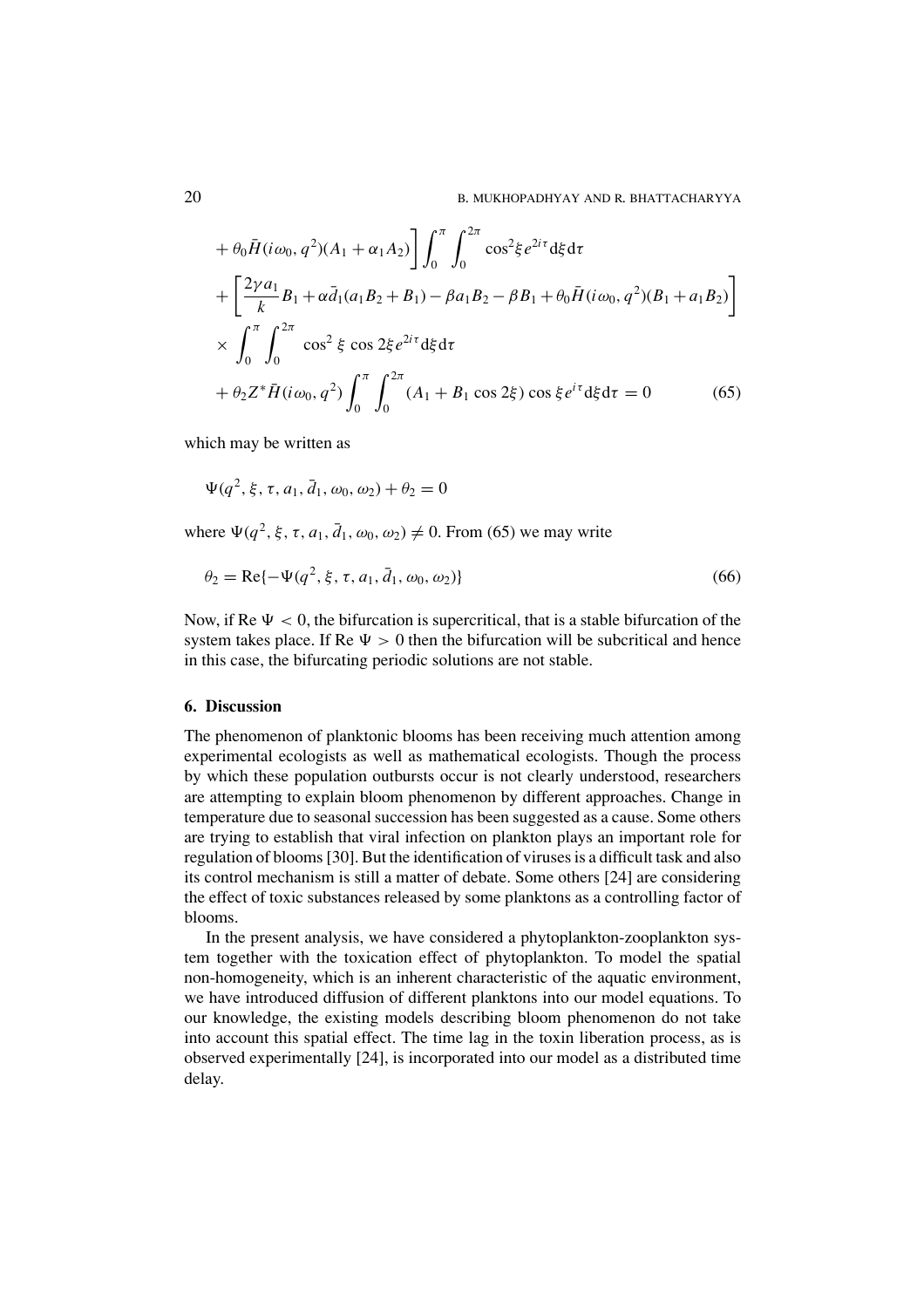From the stability analysis in Section 3, we have obtained a critical value  $\theta_0$  of the toxication parameter  $\theta$ , below which the system remains asymptotically stable and above which it becomes unstable. This emphasizes the role, toxication plays, in shaping the dynamics of the system. Our study in Section 4 revealed that the system will undergo a Hopf-bifurcation for  $\theta > \theta_0$  when the parameter restrictions given in (33) are satisfied. Hence our model is able to exhibit the periodic nature of blooms. This is one of the most important findings of our analysis. In their analysis, Chattopadhyay *et al*. [24] were unable to exhibit the periodic nature of blooms by considering the toxication delay to be of distributed nature, though in the literature of biological delay system, distributed delay is considered to be more general in nature. In Section 5 of the paper, we have applied the perturbation technique of Poincaré-Lindstedt to construct the bifurcating solutions. The solution up to the second order is not significantly different from the first order solution. The overall shape of the spatial wave solution is determined by the wave number *q*. The nature of the solution is periodic (Hopf-type) whose stability condition is determined by (66).

# **Acknowledgement**

The authors are grateful to Prof. C. G. Chakrabarti, S.N. Bose Professor, Department of Applied Mathematics, University of Calcutta, for his continuous help and guidance throughout the preparation of the paper.

# **References**

- 1. Duinker, J. and Wefer, G.: Das CO2-Problem und die Rolle des Ozeans, *Naturwissenschahten*, **81** (1994), 237–242.
- 2. Provasoli, L.: Recent progress: An overview, in Taylor and Seliger (eds.), *Toxic Dinoflagellate Blooms*, Elsevier/North-Holland, 1978, p. 1.
- 3. Nishijima, T. and Hata, Y.: The dynamics of vitamin *B*<sup>12</sup> and its relation to the outbreak of *Chattonella* red tides in Harima Nada, the Seto inland sea, in T. Okaichi (ed.), *Red Tides: Biology, Environmental Science and Toxicology*, Elsevier, Amsterdam, 1989, p. 257.
- 4. Truscott, J.E. and Brindley, J.: Ocean Plankton Populations as Excitable Media, *Bull. Math. Biol.* **56** (1994), 981–998.
- 5. Almeida Machado, P.: *Dinoflagellate* blooms on the Brazilian South Atlantic coast, in Taylor and Seligers (eds.), *Toxic Dinoflagellate Blooms*, Elsevier, 1978, p. 29.
- 6. Work, T.M. *et al.*: Domonic acid in toxication of brown pelicans and cormorants in Santa Cruz, California, in T.J. Smayda and Y. Shimuza (eds.), *Toxic Phytoplankton Blooms in the Sea,* Vol. 3, Elsevier, 1993, pp. 643–649.
- 7. Steidinger, K.A. *et al.*: *Pfiesteria Piscicida* a New Toxic Dinoflagellate Genus and Species of the Order Dinamoebales, *J. Phycol.* **32** (1996), 157–164.
- 8. Nielsen, T.G. *et al.*: Effects of a *Chrysochromulina polylepis* Subsurface Bloom on the Plankton Community, *Mar. Ecol. Prog. Ser.* **62** (1990), 21–35.
- 9. Aure, J. and Rey, F.: Oceanographic Conditions in the Sandsfjord System, Western Norway, After a Bloom of the Prymnesiophyte *Prymnesium parvum* Carter in August 1990, *Sarsia* **76** (1992), 247–254.